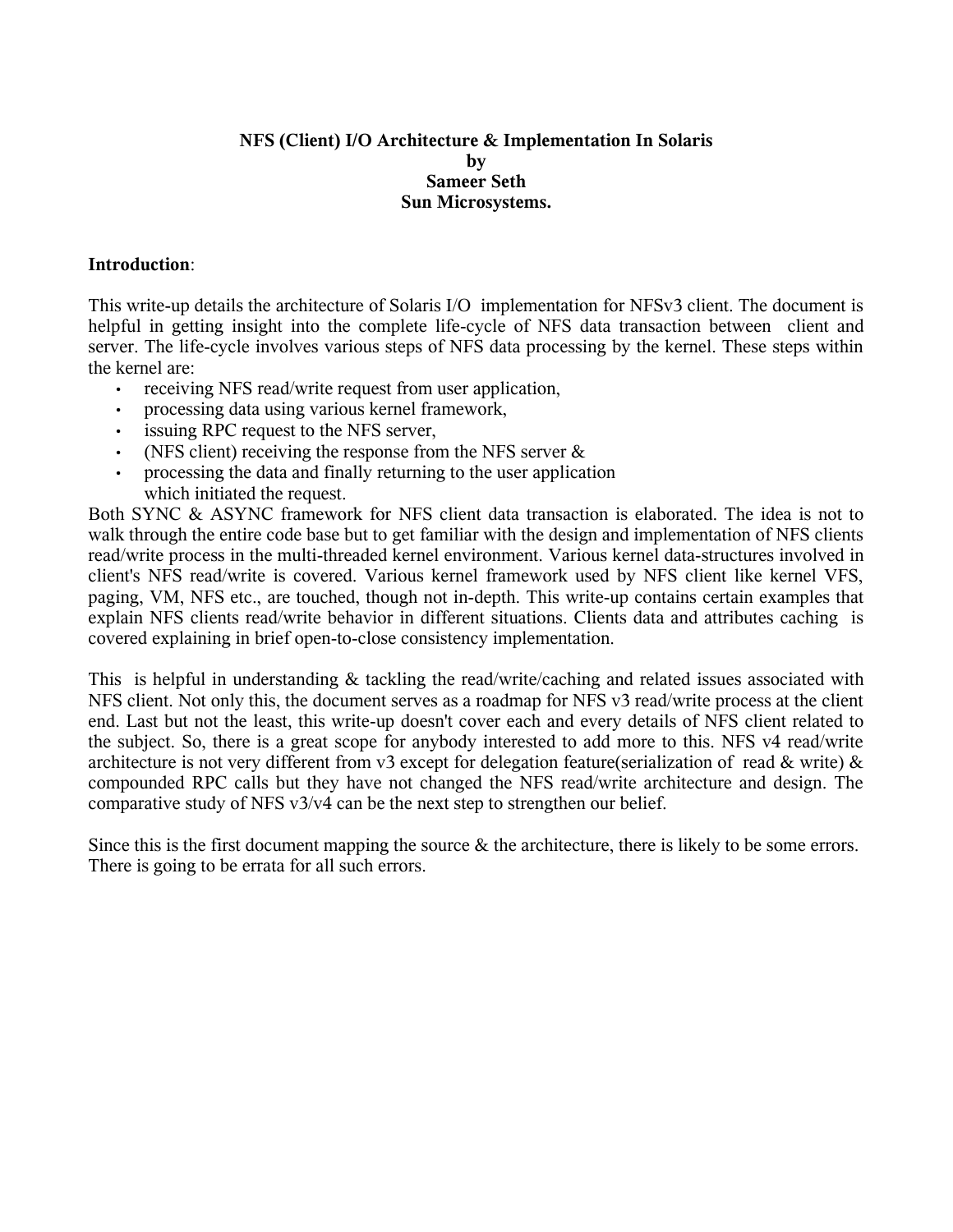# **NFS (client) read I/O Architecture**:

1. if caching has been disabled or if using client-side direct I/O and the file is not mmap'd and there are no cached pages, bypass VM. Fig. 1 describes the NFS v3 read steps.

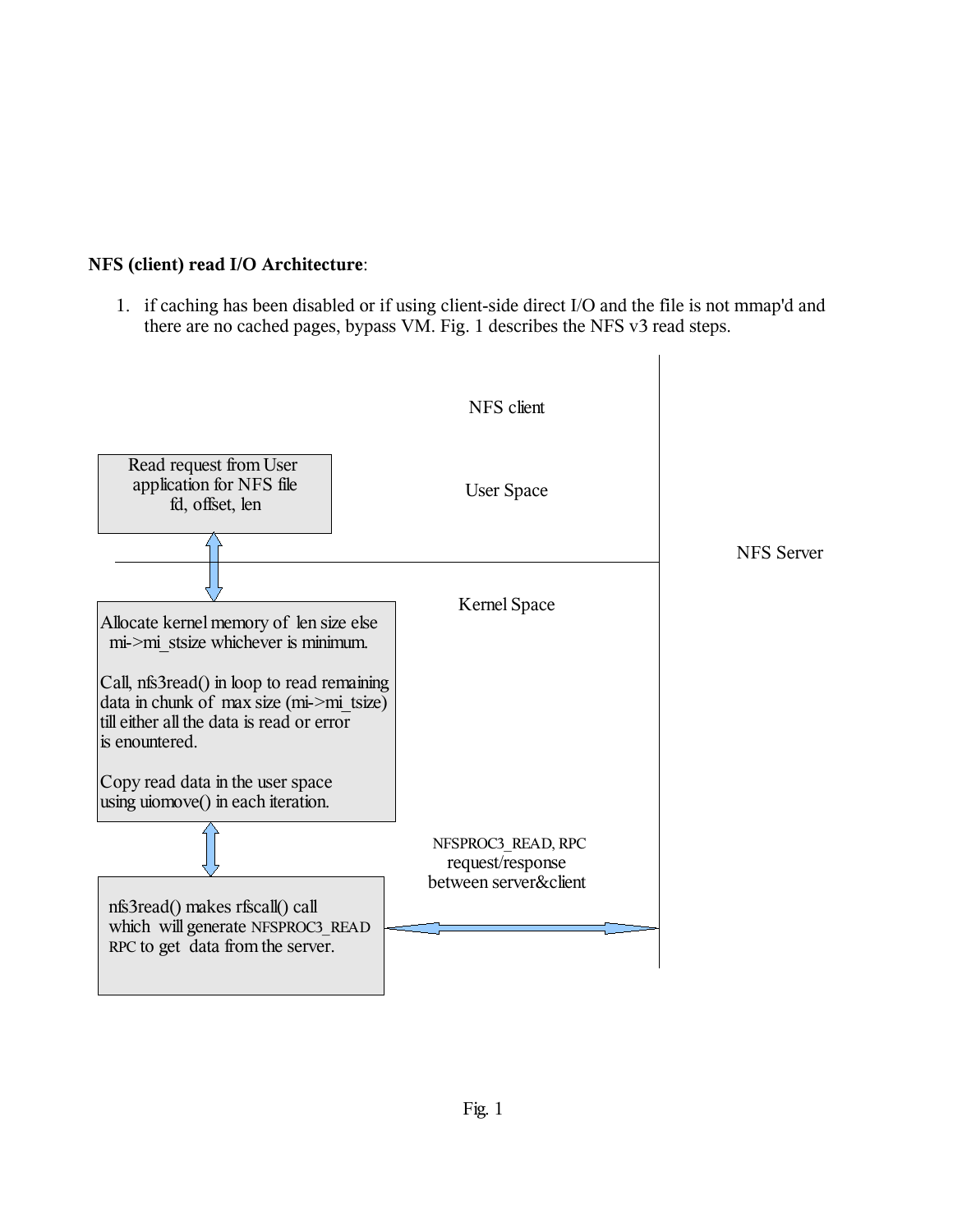2. Consider a case where caching is enabled or we are using client-side direct I/O with file mmapped or cached pages. Here we need to go through kernel VM framework to allocate pages to contain the file data. Each kernel page for this vnode will contain data for the combination of [vp, file\_offset]. The pages will be mapped to kernel virtual addresses allocated by the segment driver for each block of the file for the combination of [vp, block\_off]. We need to cluster the pages around the requested page(within the NFS block boundary) in the final block I/O request. Once we identify all the pages to be read, we map them to the kernel virtual address and place NFS block I/O request to read the portion of the file from the server using RPC call. Finally, data for the requested portion of the file is read in the pages which are mapped to kernel virtual address and we can read the data accessing the address. Fig. 2 explains the NFS v3 data read steps with caching enabled.

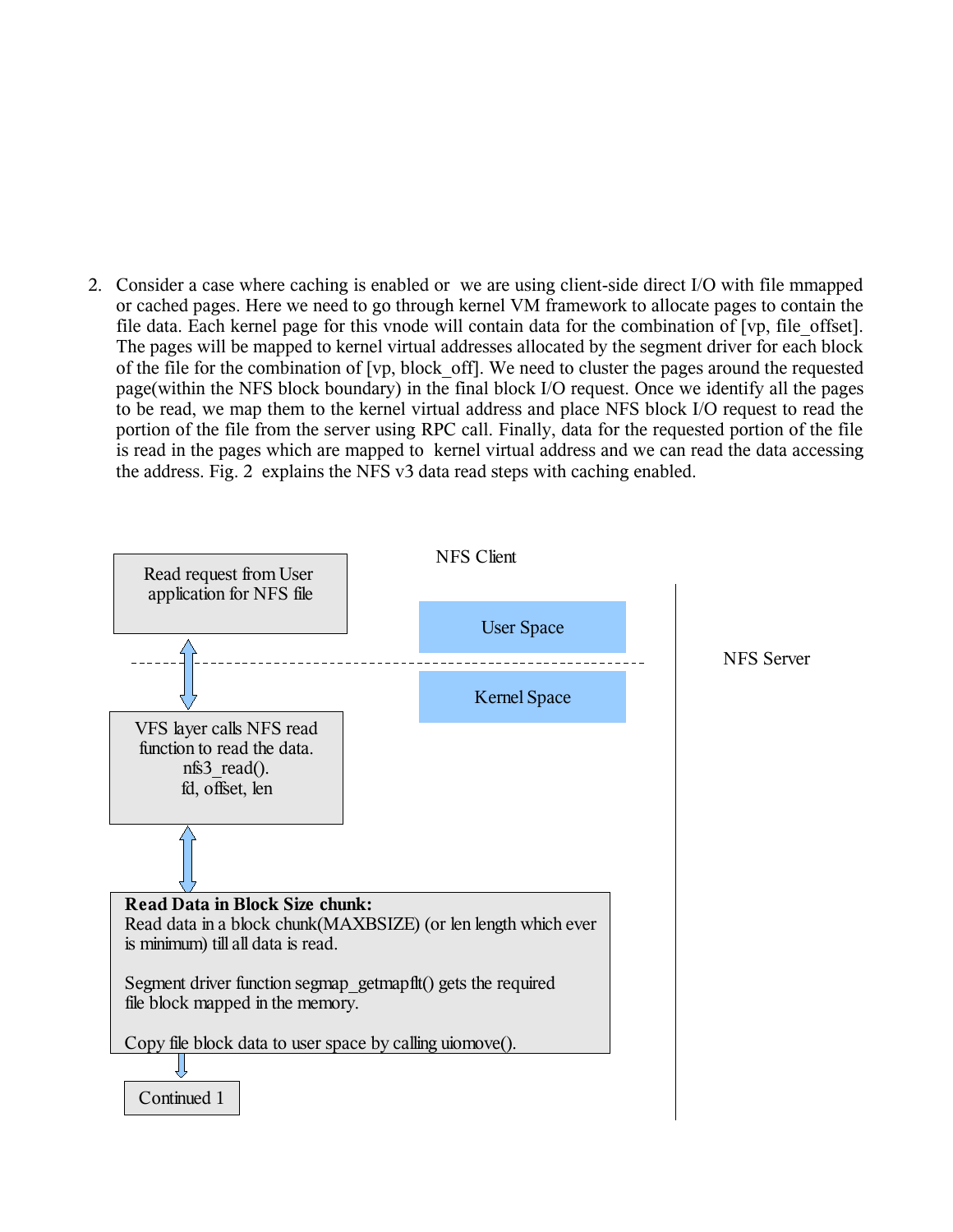#### NFS Client

#### NFS Server

# Continued 1 Jl

## **Read file block in Memory**:

segmap gemapflt() finds/creates segment for the block containing the offset for the file.

Maps the file block (for combination of  $[\forall p, \exists k \text{ of } S]$ ) at specific kernel address (say baddr).

Gets all the pages belonging to this file block and maps them to kernel addr in the range [baddr, baddr+MAXBSIZE].

Call to segmap fault() gets all the pages mapping for the block.

## **Load pages for specific block**:

(Paddr, len, seg)

segmap fault(), gets all the pages for the segment ( [paddr, paddr + len], paddr aligned at page boundary).

Calls, File system specific VOP\_GETPAGE() gets all the pages in the specified range with valid data.

Finall calls hat memload() creates hat entry for all these pages in the address range [paddr, paddr+len]).

## **Get pages for specific block**:

VOP\_GETPAGE(), which points to nfs3\_getpage(), is called in a loop to get all the pages for the block in the range [paddr, paddr+len] (sync/async).

nfs3\_getapage() gets single page from cache/server

On return all the pages are hashed in the page hash [vp, file offset] and are also linked in the vp- $>v$  pages list.

Continued 2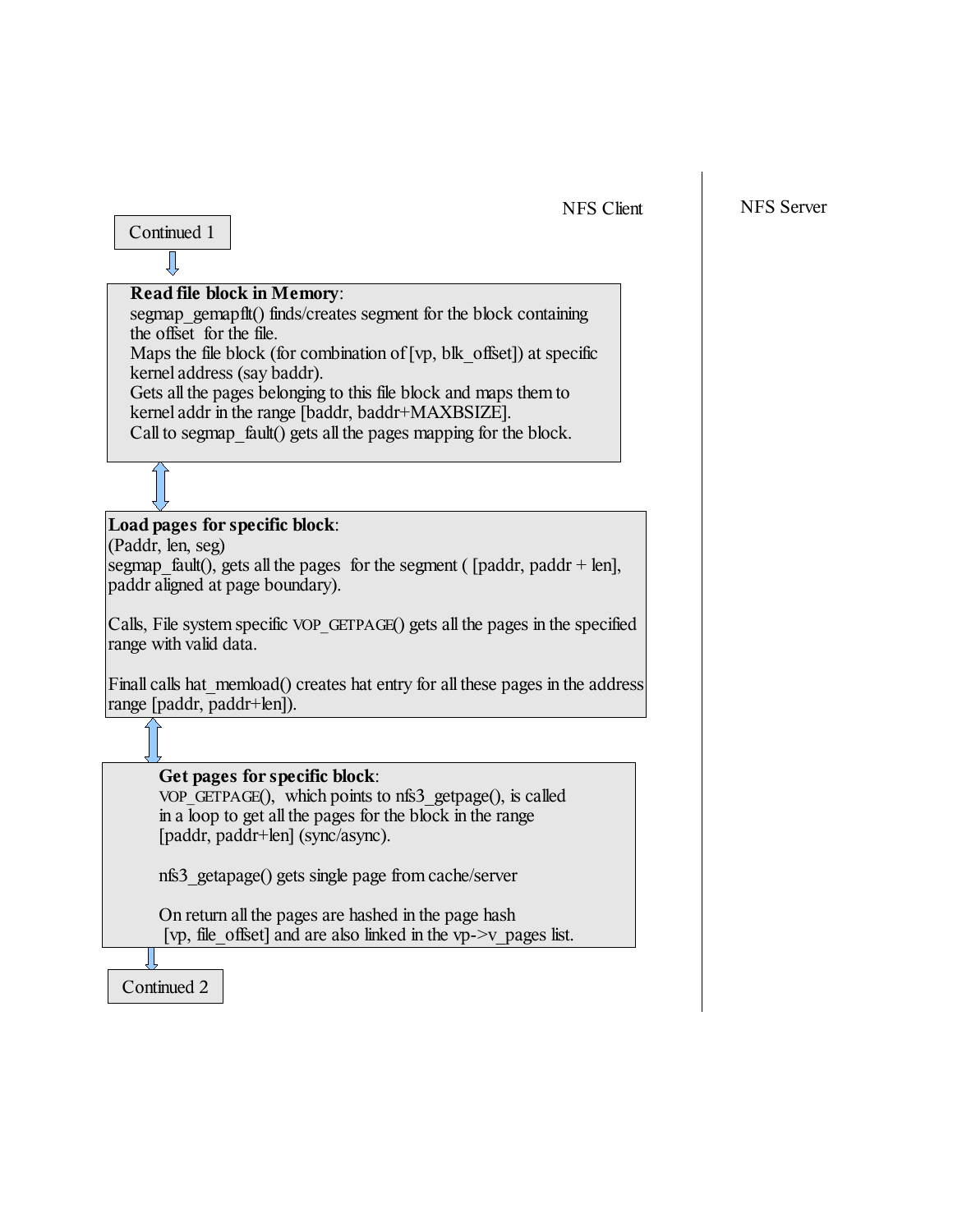

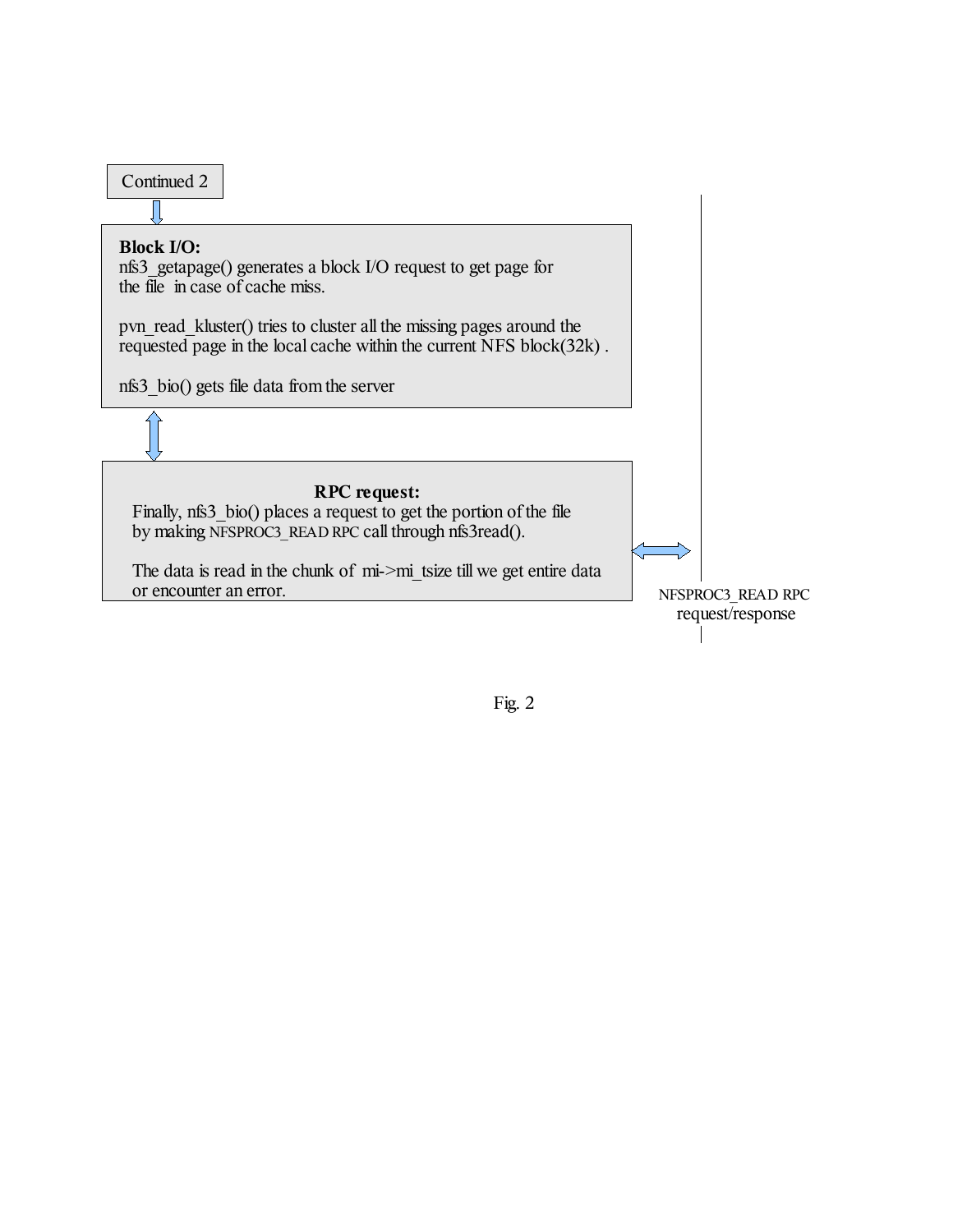# **2.1 Mechanism of NFS read with caching enabled**

Fig. 3 shows sequence of important function calls to read NFS data.

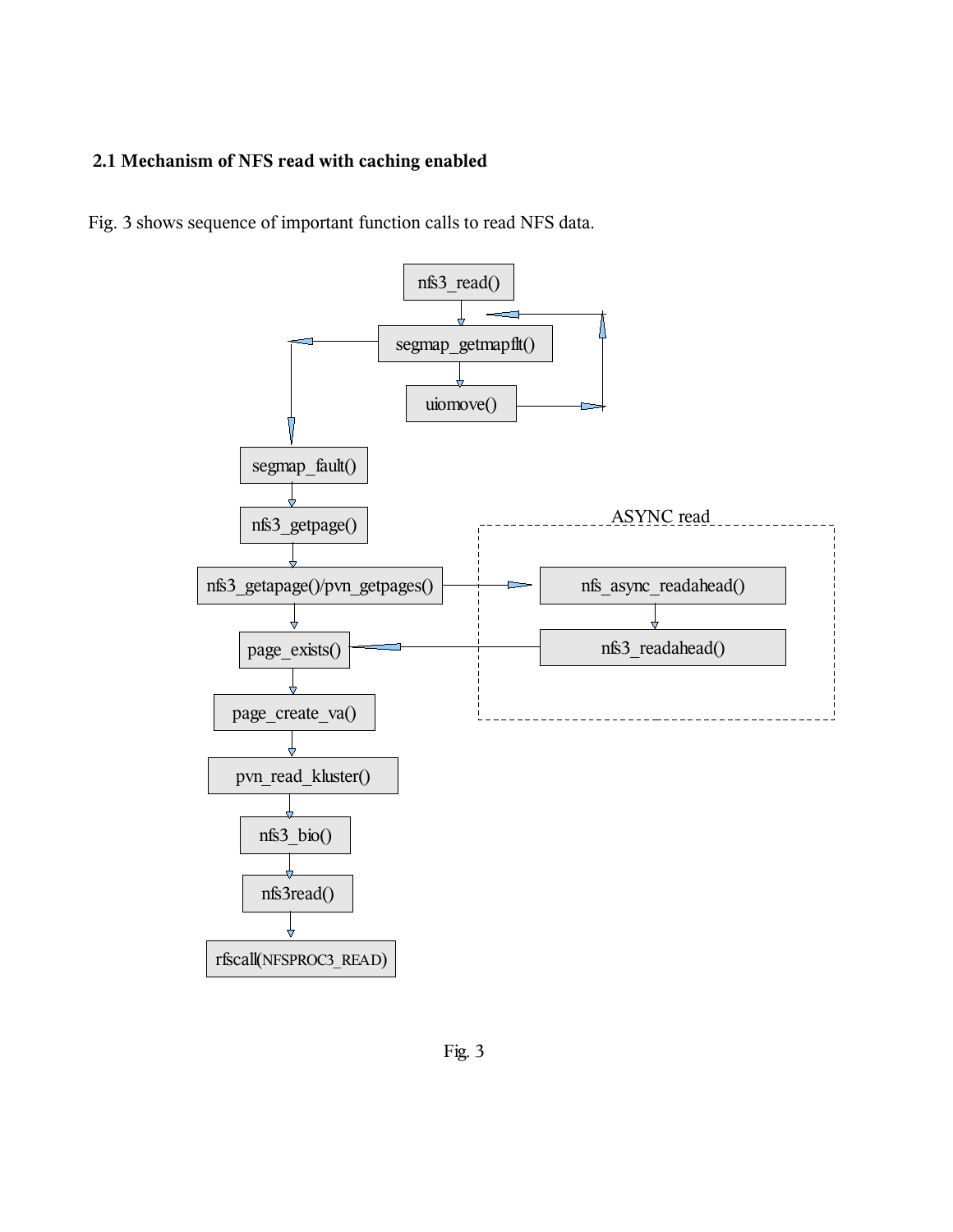## **Page & Block I/O in NFSv3 read operation**:

This section explains the steps involved in processing NFS read request(by kernel) from user application when caching is enabled. The entire read process involves various kernel subsystems like VM, paging, block I/O etc.,. We see that read request is handled by different kernel sub-systems. Kernel needs to map the portion of the file to kernel virtual address(segment driver), allocate pages for this portion of the file(pagging), read file data into these pages (block I/O) and finally loads these pages (with valid file data) to the kernel virtual address allocated by segment driver (VM) so that data can be read in by accessing the addresses. In the entire explanation we consider file length (len) to be read = 9000 bytes from file offset (f offset) = 17000 and where ever required the changed values are mentioned to explain different scenarios.

Application has requested to read 'len' length of data from offset 'f offset'. One block of data (MAXBSIZE) is to be read at a time. First the file block is identified which contains the file offset 'f\_offset' and then the subsequent blocks(depending on length to be read). There is a specific kernel segment mapped to each file block  $[\nu p, b \text{ offset}]$ . segmap getmapflt() is a segment driver function which either gets us already mapped segment for the file block or creates one. It manages kernel virtual addresses of length MAXBSIZE aligned at block boundary for the file blocks. All the pages for file block [b\_offset, b\_offset+MAXBSIZE] are mapped to file block segment[baddr, baddr+MAXBSIZE].

Lets say MAXBSIZE is 16k and PAGESIZE is 8k in size. For f\_offset is 17000, the block offset for the block containing f\_offset will be 16384.





block 1 contains pages 1 & 2 and block 2 contains pages 3 & 4. Current f\_offset lies in page 3 (of block 2) as shown in Fig. 4. segmap getmapflt() gets the kernel virtual address for block 2 as baddr where this block is mapped. Now we need to get the required pages (with valid file data) for this block and map them to address range [baddr, baddr+ MAXBSIZE]. Number of pages to be read depends on the file length to be read from offset f offset. For len 9000 Bytes, we need to read page 3  $\&$  4 for block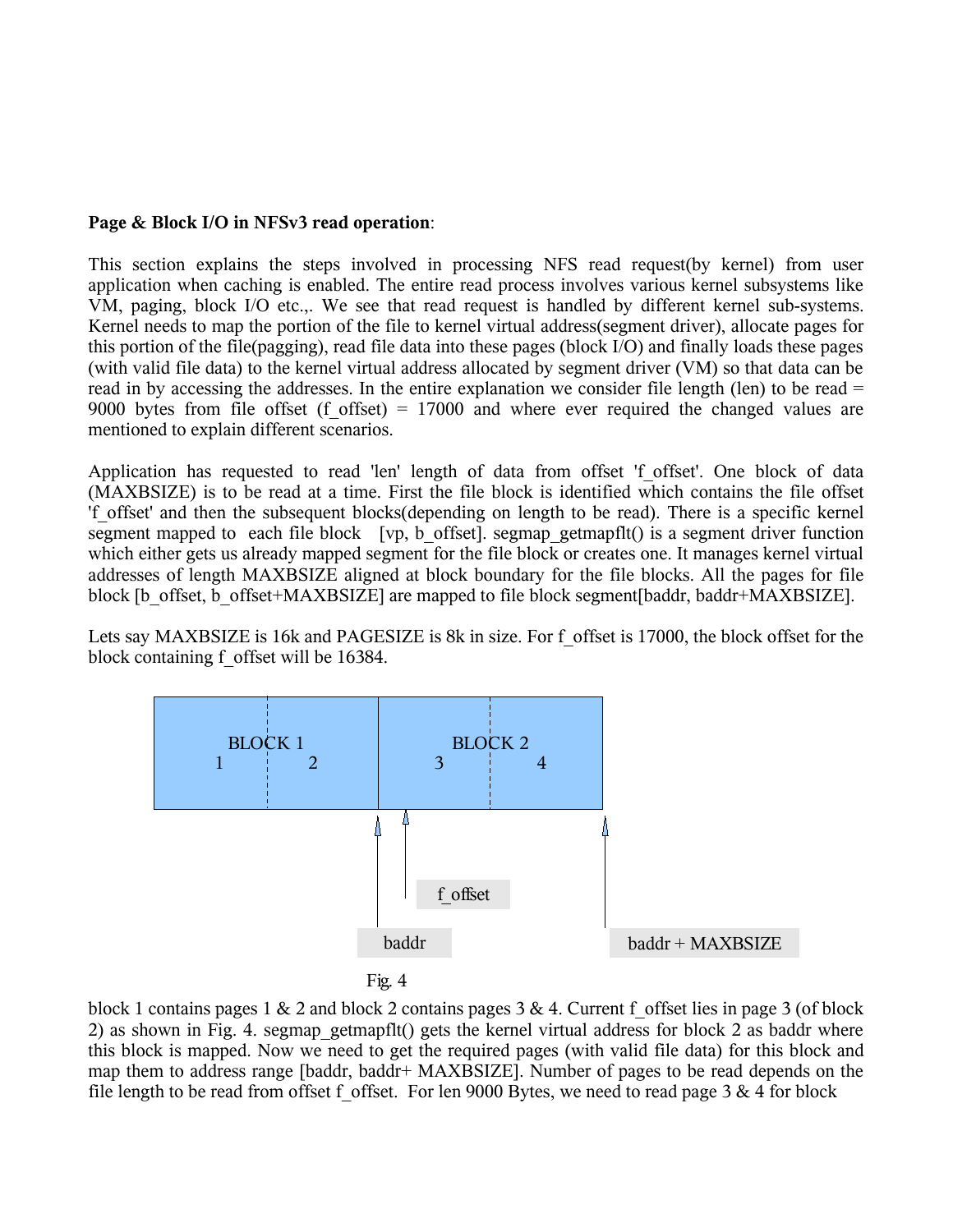segmap\_fault() is called whenever page fault occurs on a specific address which gets the required pages for the address and maps them to address(where fault occurred). We call this function from segmap getmapflt() to get the pages  $3 \& 4$  for block 2 and map these pages to address range [baddr, baddr+ MAXBSIZE].

segmap fault() calls macro VOP GETPAGE(), which points to nfs3 getpage(), to get the pages. Finally, when all the pages are read in, they are mapped to the address [baddr, baddr+ MAXBSIZE] (hat entry is created for these pages) by segmap fault(). After segmap fault() has returned, the pages with valid file data are loaded in the memory at virtual address baddr and can be accessed using this address Fig.5.



Let's look at nfs3 getpage(). This function calls nfs3 getapage(), if only single page is to be read else it calls pvn\_getapage(). pvn\_getapage(), does nothing but calls nfs3\_getapage() till it has read all the pages and returns all the pages in an array of page t structure. This array is returned to segmap fault(), which maps these pages to the address range [baddr, baddr + MAXBSIZE] in our example as shown in Fig 5.

nfs3\_getapage() gets the file offset (aligned at the page boundary) and the file length to be read. It acts on new block size specific to the NFS. The new block size is calculated using following macro –

bsize = MAX(vp- $>$ v vfsp- $>$ vfs bsize, PAGESIZE). <----- maximun of the two values is selected.  $b$ offset = f offset(aligned at page boundary)/bsize, so new block offset is boffset.

For NFS,  $vp \rightarrow v$  vfsp- $\rightarrow v$ fs bsize is 32k. Here onwards the new block size is 32k and all the calculations are based on this block size. nfs3\_getapage() checks for the possibility of any read ahead operation (ASYNC operation, explained later) to read ahead blocks of data around the requested block in advance by calling nfs async readahead(). If the readahead is done and it is successful, it would have got all the required pages. It looks for the required page in the page hash page exists(). All the pages (neither freed nor invalid) are hashed in the page hash table for the combination of [vp, offset] where offset is the file offset aligned at page boundary and vp is the vnode for the file. If the page for the file offset f offset is found in the hash table, acquire the appropriate lock (exclusive lock) by calling page lookup() and return the page. In case the page is not found in the cache (hash table/free list), we need to get the page from the server. So, we get prepared for the block I/O to read the required pages within the nfs block from the server. First we allocate a page for the current page (containing f offset) calling page create  $va()$ .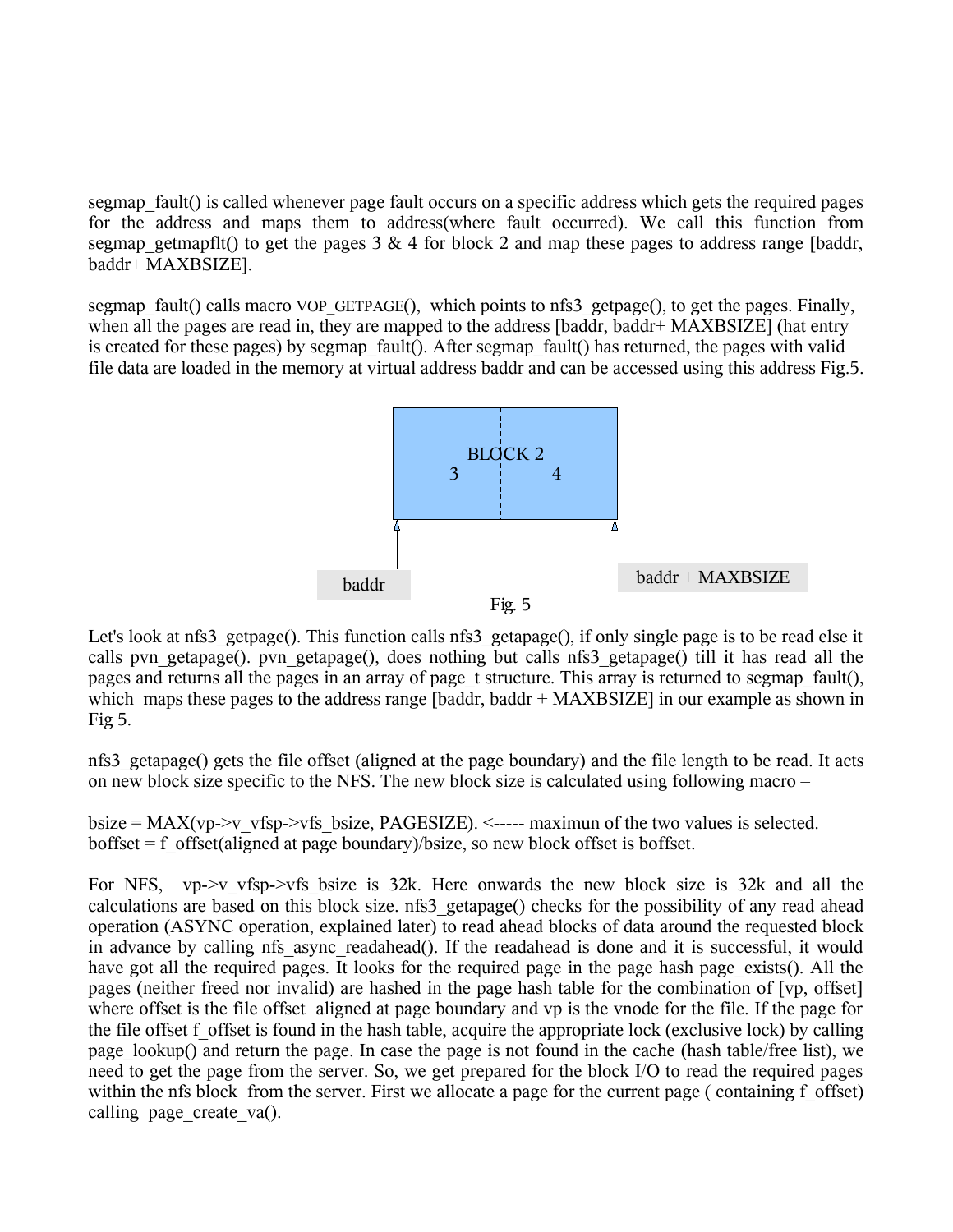This function allocates a page for [vp, offset], gets exclusive lock & I/O lock on the page adds the page to the page hash table and also to vnode's page list (vnode- $\geq v$  pages list linked by page- $\geq p$  vpnext & page->p\_vpprev). Find out how much data actually needs to be read. We have client's view of file size rnode->r\_size. Refer Fig. 6 for this explanation.

- 1. If the file size (rnode- $\ge$ r size) lies within the current NFS block boundary ( NFS block which contains the file offset).
- 2. if f offset is more than or equal file size (which means that tat we want to read beyond the EOF), we will read at least one page. (r\_len = f\_offset + PAGESIZE - boffset)
- 3. else if the file size is more that the offset, we will read the file length within this NFS block till the EOF (r\_len = rnode- $\geq r$  size – boffset).
- 4. else if the file size lies outside the current NFS block (boffset), we need to read the entire block if we are not reading the start of the file  $(r \text{ len} = \text{bsize})$ .

Now, it tries to cluster all the pages (which need to be read in) around the required page within the NFS block boundary (within the boundary [boffset, boffset+r\_len]) by calling pvn\_read\_kluster(). pnv\_read\_kluster() checks for all the pages around the requested page (within the NFS block) if they are to be read and adds all those pages in the page I/O list (linked by page- $\geq p$  prev, page- $\geq p$  next pointers). It calls page create va() with the flags set to PG\_EXCL | PG\_WAIT for all those pages. Which means that if the function returns NULL, the page we are looking for already exists in the cache else we get a newly allocated page with the exclusive lock& I/O held(by the current thread) on the page. Let me explain it with the help of our example. The page we require is page 3 (in block 2). Since, NFS block size is 32k we will scan through all the pages 1, 2 & 4 (around page 3) because they belong to single NFS block. If we find that the page 2 and 4 are missing in the cache, these pages will be allocated and linked in the page I/O list and finally the new file offset and file length are returned to the calling function along with the page I/O list. After return from the function offset and file length for read operation will be as follows -

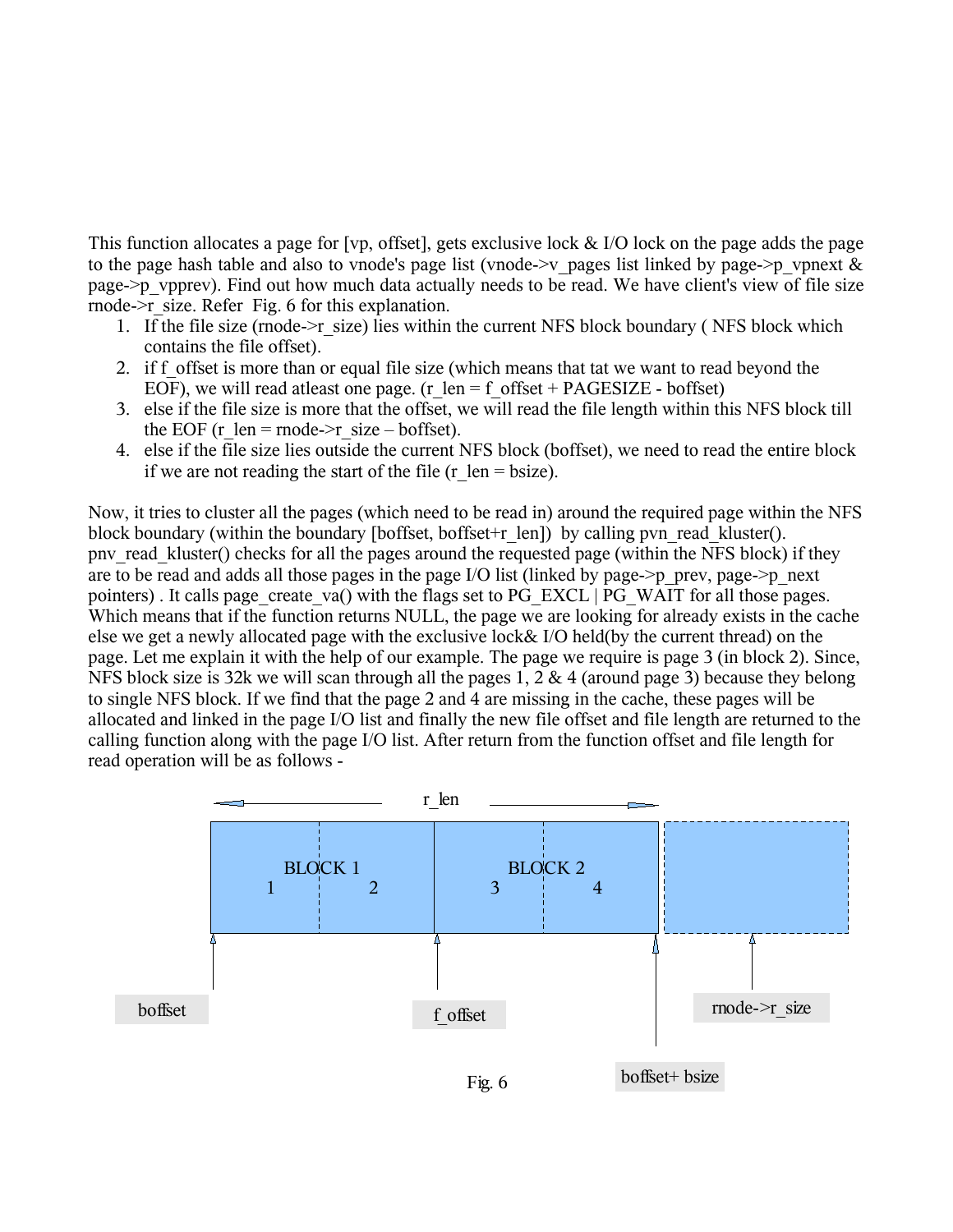- 1. Consider a situation where rnode->r\_size (file size) is is beyond 32k and file offset is 17000 (requested page is 3). In this case, r\_len will be one NFS block size  $(32k)$  which means all the three pages  $(1, 2 \& 4)$  around page 3 will be scanned by pyn\_read\_kluster().
- 2. If file offset (f offset) is 10000 (requested page is 2) and file size is 25000, r\_len will be 3\*PAGESIZE. Which means only pages 1 & 3 around page 2 will be scanned.
- 3. If f\_offset is 17000 (requested page is 3) and file size is 16384, r\_len will be 2\*PAGESIZE. In this case, page 1 & 2 will be scanned around page 3.

In case we are reading beyond EOF and nfs3 getpages() is called as a result of NFS write operation, we zero out the current page and return else if it is read operation, return EOF.

Now, if we need to read data from the server, we need to place a block request to the NFS server to read the required data. In our example, page 1, 2 & 4 are scanned and page 2 & 4 are missing in the cache. So we cluster the block request for three pages 2,  $3 \& 4$  with new file offset as 8k (starting from page 2) and file length as 24k(read data for pages 2, 3 & 4). Initialise buf struct for this request and remap these pages to a new kernel addresses (these pages are not yet mapped as they will be mapped in segmap fault() on return) by calling bp\_mapin(). The portion of the file (offset = 8k, len = 24k) is read by calling nfs3\_bio(). nfs3\_bio will call nfs3read() which generates NFSPROC3\_READ RPC request to read data in the chunk of max mi->mi\_tsize size till either all the data is read or error is encountered. When nfs3 bio() returns, we need to unmap the mappings for the pages read in ( page 2, 3 & 4 in our case) by calling bp mapout() and return the required pages to the calling function. Finally segmap fault() loads the pages(3 & 4) in the memory by mapping it at [baddr, baddr+MAXBSIZE]. This way we have read the required file block (block 2) data from the server which is mapped to a specific address baddr (Fig. 5). File data at offset f offset can be read using baddr (block base address + offset within the block) and uimoved from kernel to user space.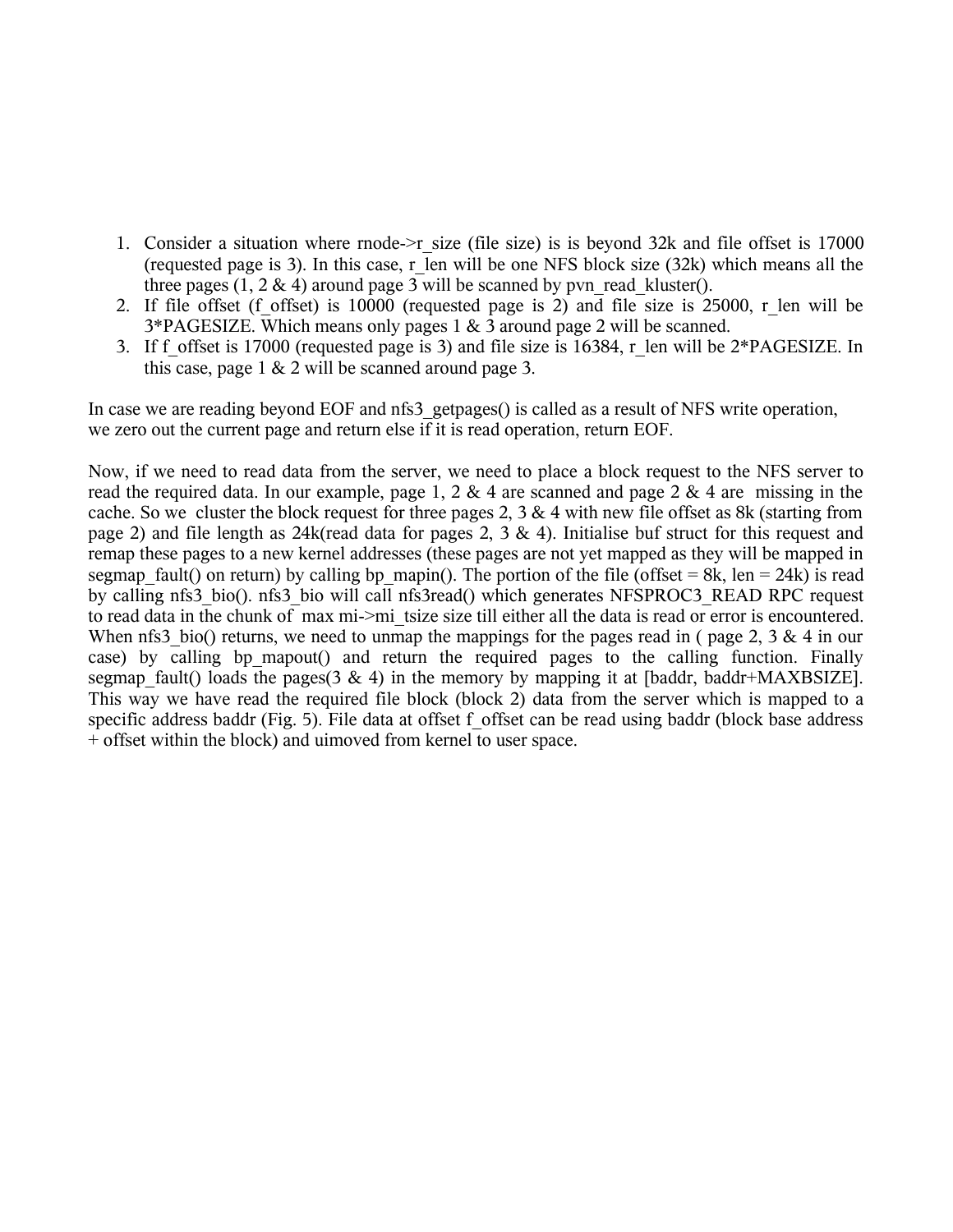#### **NFS (client) write I/O Architecture**:

1. If caching has been disabled (e.g., locking) or if using client-side direct I/O and the file is not mmap'd and there are no cached pages, bypass VM. In this case, block & page i/o is skipped and file data will be directly written to the server in maximum chunk of mi->mi\_stsize chunk till all the data is written back to the server. We write only if rp->r flags is not set to RDONTWRITE. This means some write error, like quota full, max file size has occurred on the file in the last NFS write operation because of which further write's will not be accepted by the server(Fig. 7).



![](_page_10_Figure_3.jpeg)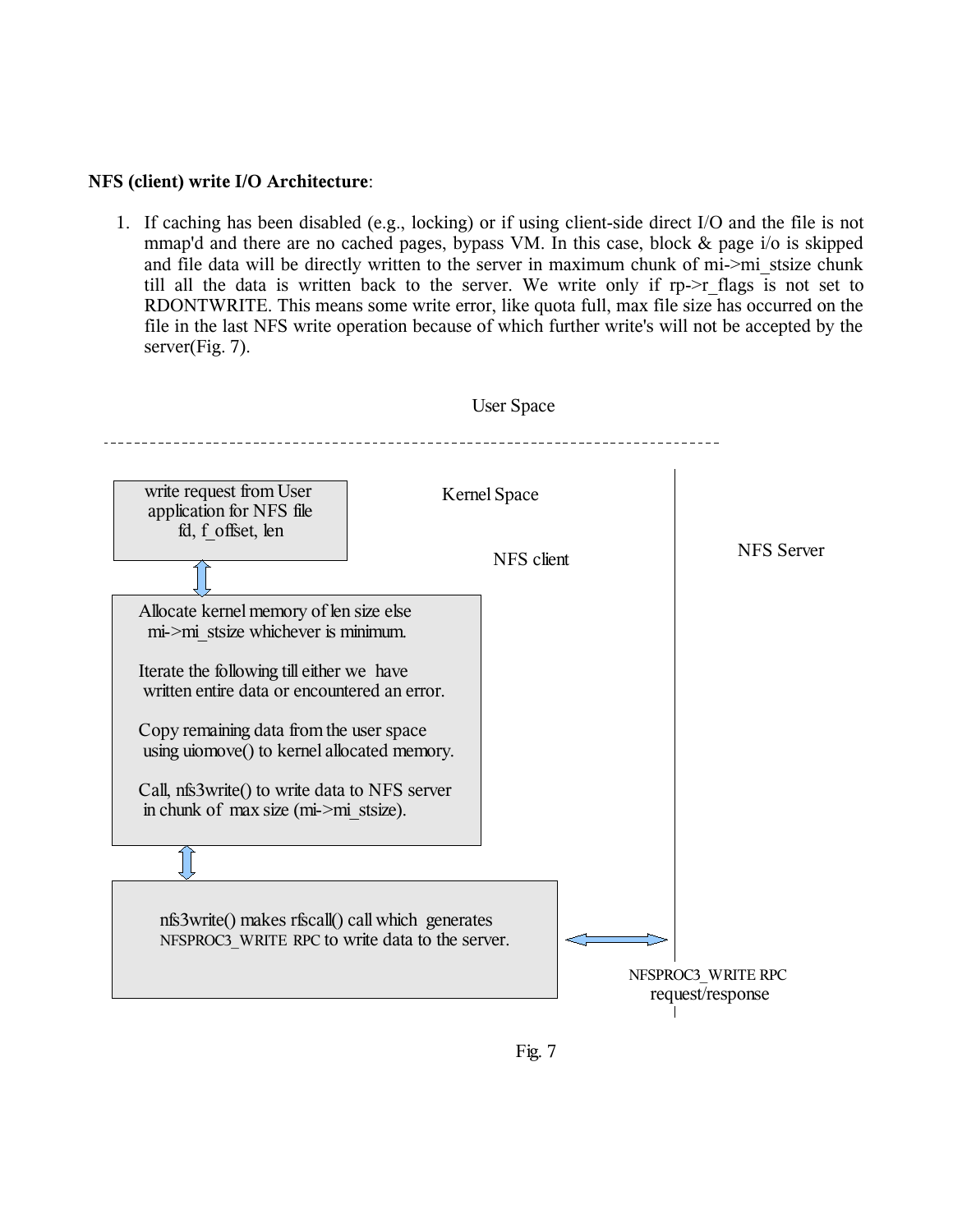2. In case caching is enabled or we are using client-side direct I/O with file mmapped with either cached pages, we need to go through kernel VM framework to allocate pages to contain the file data. Each kernel page for this vnode contains data for the combination of [vp, file\_offset]. The pages are mapped to kernel virtual addresses allocated by the segment driver for each block of the file (for the combination of [vp, block\_off]). Before writing the data, we have to read the page containing the current file offset requested by the user application and map at kernel virtual address specified by segment address for the block containing this page. We now copy the user data to the page (containing the file offset). Finally, we need to cluster all the dirty pages around this page (within NFS block boundary) and place NFS block I/O request to write requested portion of the file data to the NFS server using RPC call (Fig. 7).

![](_page_11_Figure_1.jpeg)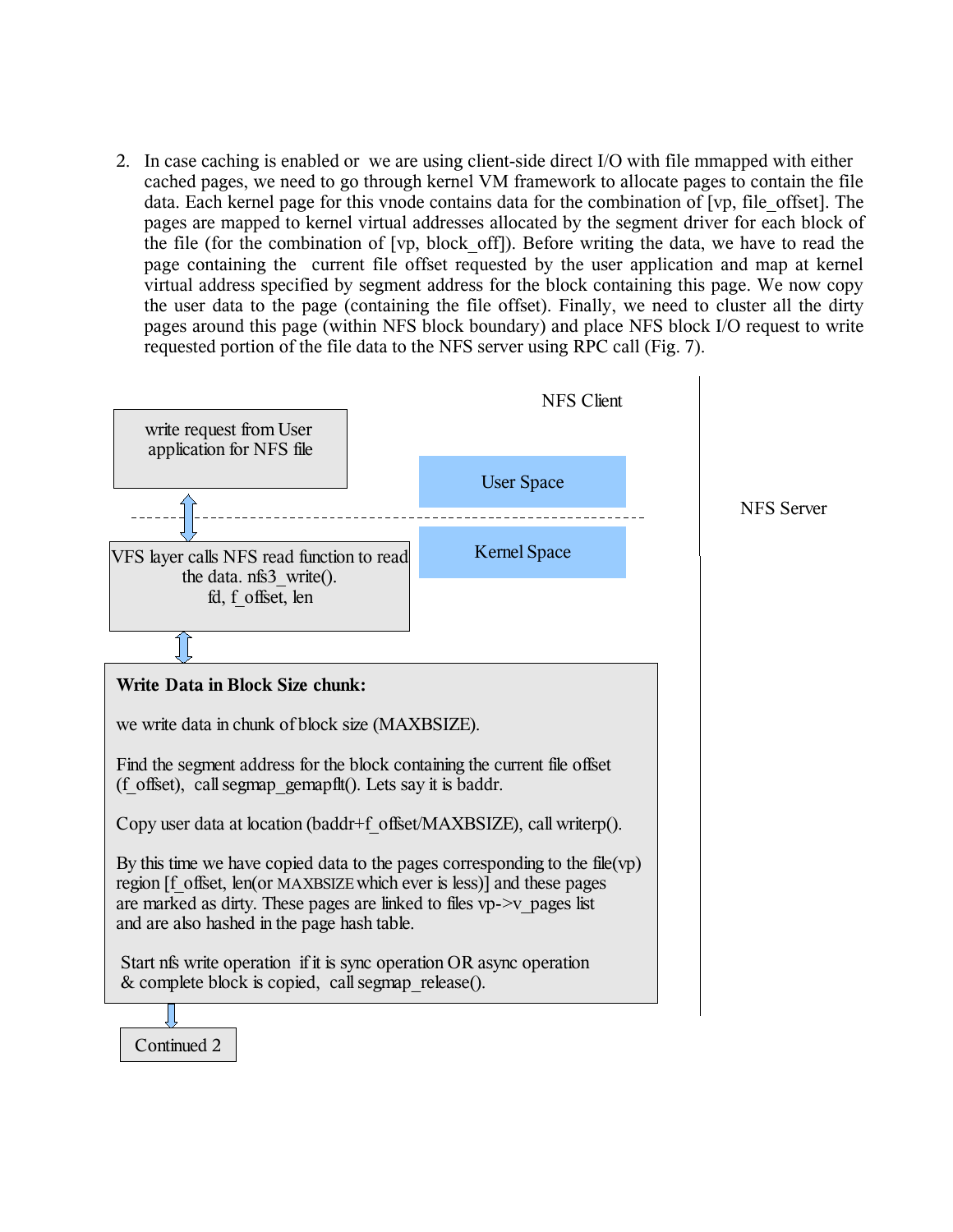| Continued 2 |
|-------------|
|-------------|

NFS Client

## **Copy user data to the file block**:

(Paddr, len, seg) writerp():

Repeat copying till all the data for the current block is copied (single page at a time).

Create a new page mapping for the block segment segmap pagecreate() (explained later) or let page fault get the pages mapped for the block segment.

Update rnode flag (RMODINPROGRESS)to indicate that data is being copied.

Copy at most one page of data from user space to file block.

Clear RMODINPROGRESS flag and update file size rnode- $\geq r$  size.

### **Prepare to write NFS data (pages) to server**: (boffset, seg)

segmap release() is called from nfs3 write() to write all the pages belonging to the block containing pages corresponding to file region [boffset, boffset+MAXBSIZE].

It does some checks on the segment (for the current block) and finally calls macro VOP\_PUTPAGE() pointing to nfs3\_putpage() to prepare pages for  $I/O$ 

### **Identify dirty pages for the file block:** (vp, boffset, len)

nfs3\_putpage(), calls nfs3\_putpages() to identify all the dirty pages (for vp) for I/O.

If entire file needs to be flushed (len  $== 0$ ), call pvn\_vplist\_dirty() which picks up all the dirty pages(>boffset) for this file (vp) for I/O. Else we pick up all the dirty pages in the range [boffset, boffset+len] for I/O.

Single page is selected for I/O at a time. Once a page is selected for I/O, we already have write & I/O lock for this page.

![](_page_12_Picture_17.jpeg)

NFS server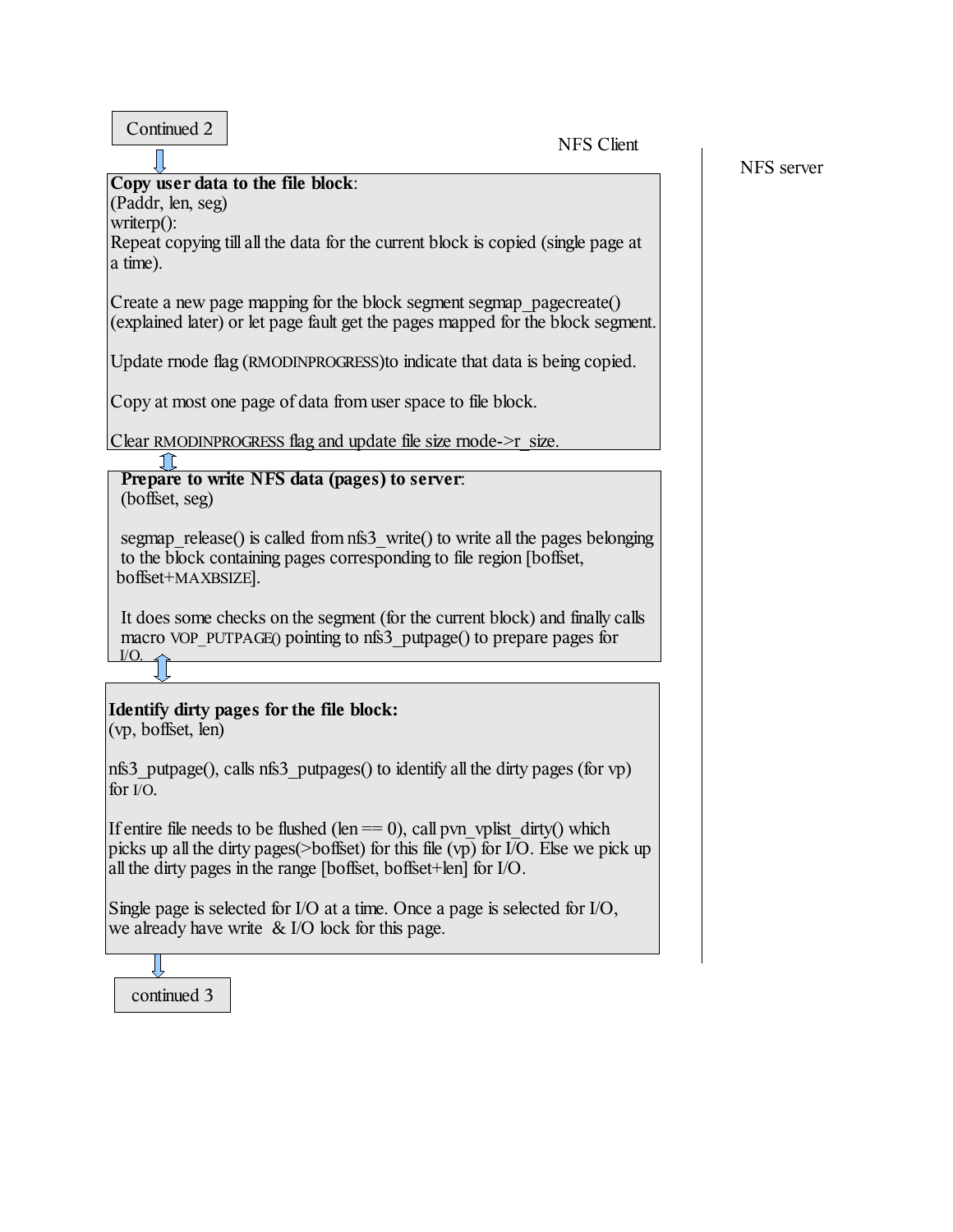NFS client

# Continued 3

**Cluster dirty pages for NFS write:** (vp, boffset, len)

nfs3\_putapage() tries to cluster all the dirty pages around the requested page within the NFS block boundary (32k) which need to be flushed, call pvn\_write\_kluster().

By this time we have all the dirty pages within NFS block (containing file region [boffset, boffset+len] linked to page the I/O list (linked by page- $\geq p$  prev, page->p\_next) and we have new file region [offset, offset+nlen] which need to be written back to the server.

If the current file region [offset, offset+nlen] is being modified, release I/O  $\&$ page write locks on these pages and mark them as modified.

Else pages need to be written back, call nfs async putapage() or nfs3\_sync\_putapage().

**Write the block data:** (vp, offset, nlen)

nfs3\_sync\_putapage() calls nfs3\_rdwrlbn() to setup block I/O request for the file region [offset, offset+nlen].

After block I/O is over , I/O and write lock on all the pages for the file region [offset, offset+nlen] is released and pages might be freed in some cases, call pyn\_write\_done().

Might endup commiting the file region [offset, offset+nlen] if required.

By this time either we have written all the data [offset, offset+nlen] or we have encountered error. In both the cases we release page&I/O locks on the pages but in case of some errors we mark the pages as still modified.

Continued 4

NFS server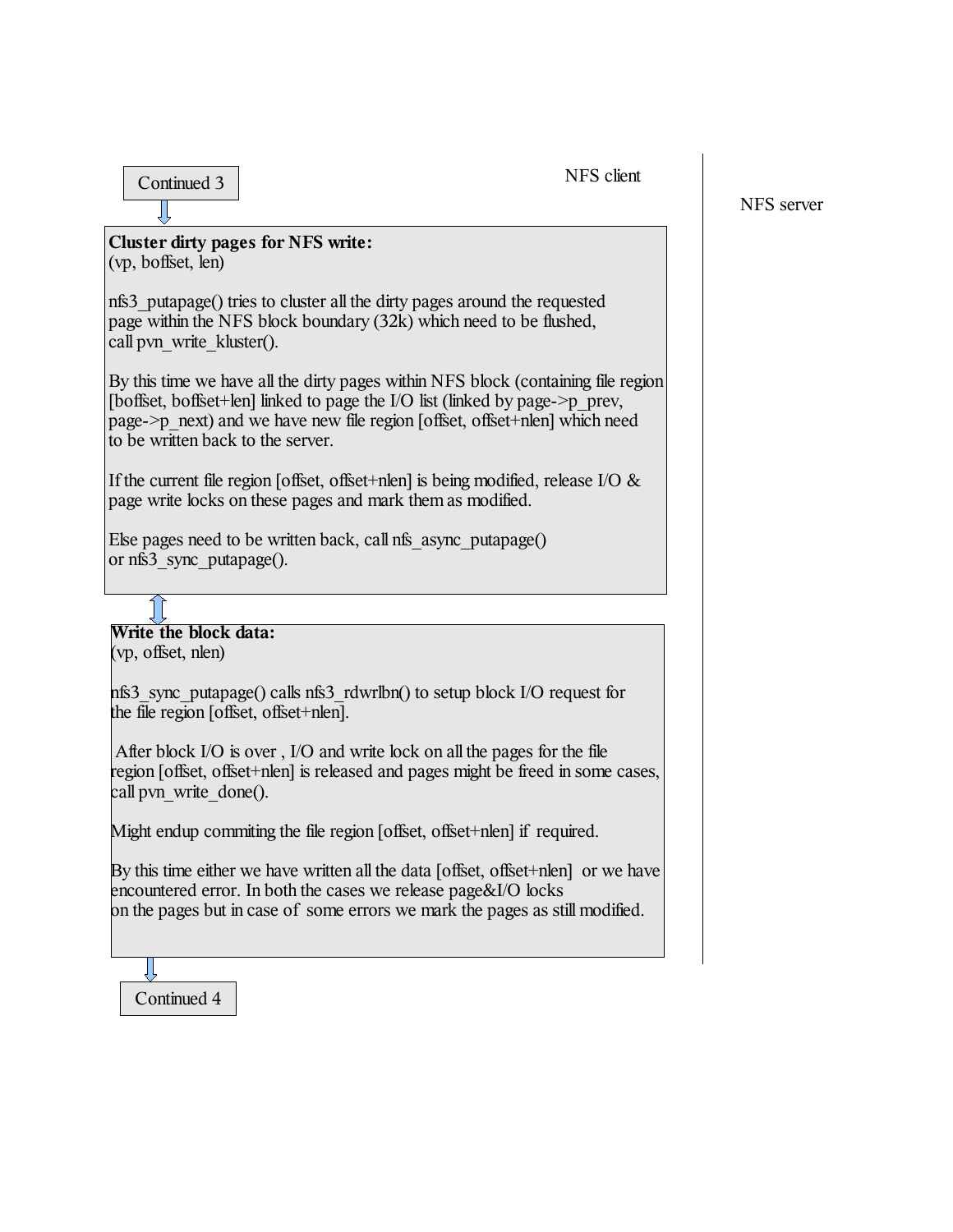![](_page_14_Figure_0.jpeg)

Fig. 8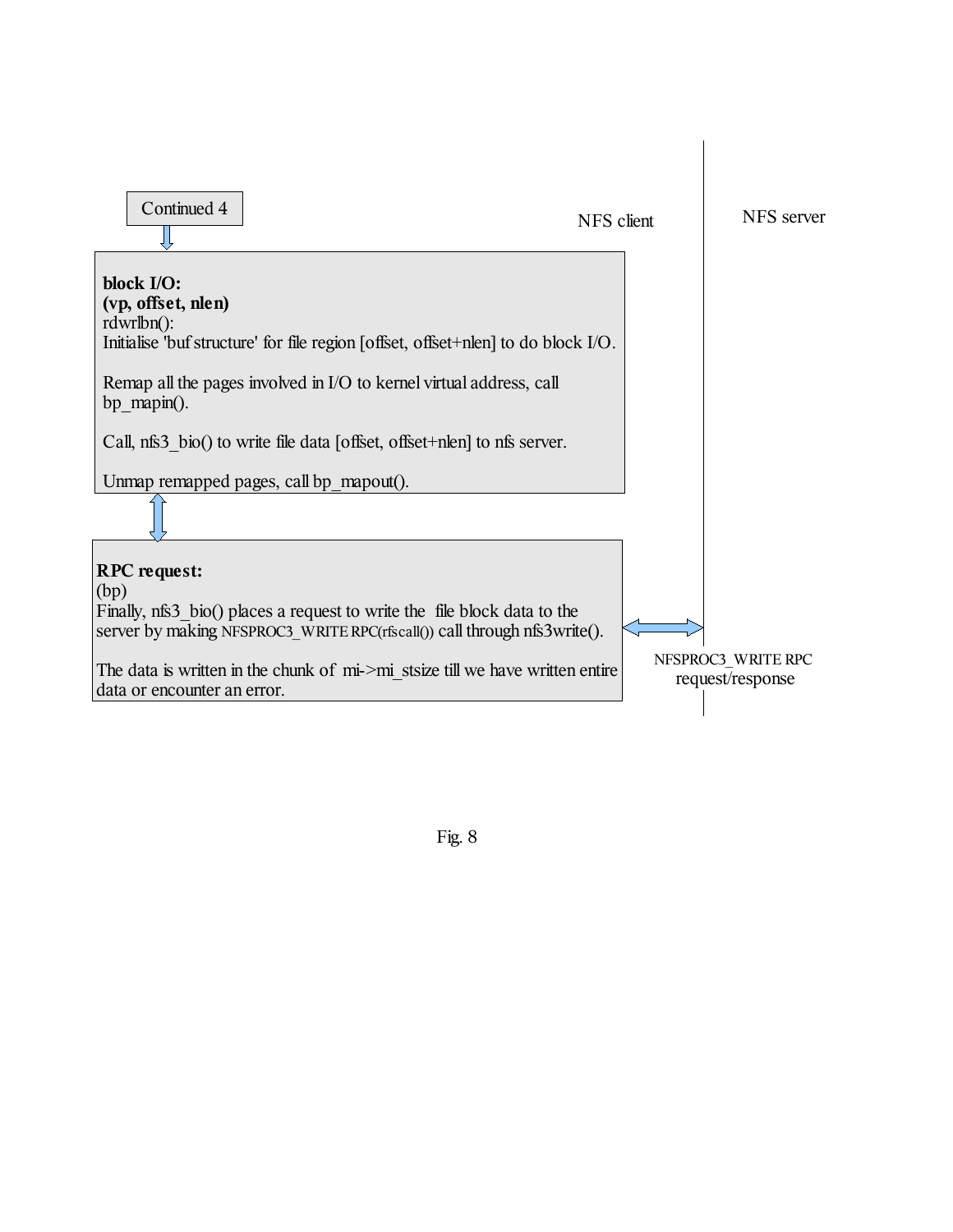# **Mechanism of NFS read with caching enabled**

Fig. 9 mentions sequence of important function calls to write NFS data:

![](_page_15_Figure_2.jpeg)

Fig. 9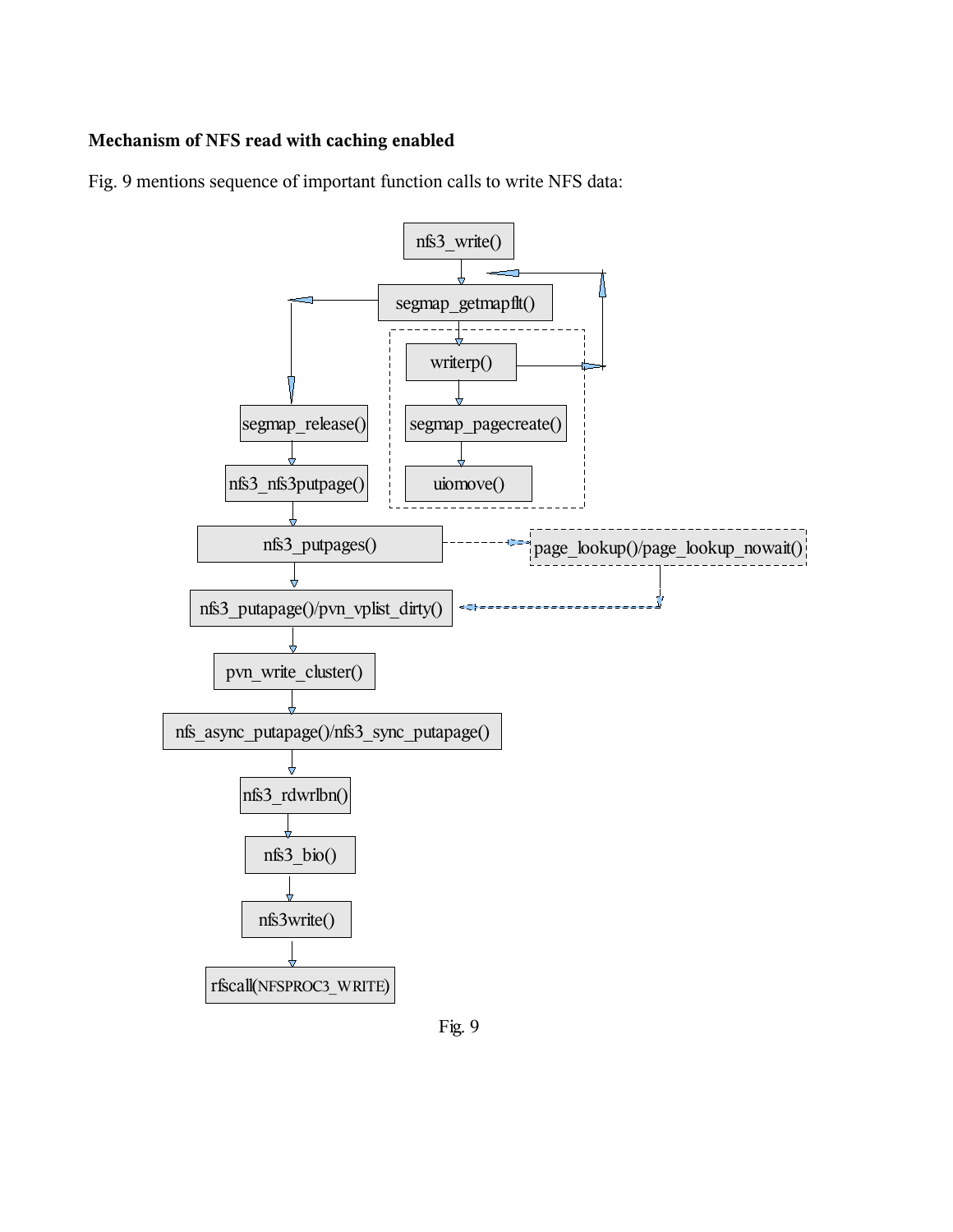### **Page & Block I/O in NFSv3 write operation:**

We discuss here how NFS write request is processed by the kernel. User application requests kernel to write data to some portion of NFS file. Kernel copies this data to pages belonging to requested region of the file. The pages are marked as dirty. Single page is selected for I/O at a time. NFS data is written back to the server in block size of 32k. So, all the dirty pages around the page (selected for I/O) and within the current NFS block are then clustered together and then block I/O is done. All the data within the NFS block is written back to the server in small chunks by generating NFSPROC3\_WRITE RPC call. Lets look at various steps involved in brief. The entire explanation we assume that we are processing ASYNC write request to write 1 block bytes(len=2\*PAGESIZE) data from file offset 17000(f offset) otherwise we mention the len and f offset to explain certain situations.

User application generates write request for file(vp), to write 'len' bytes of data from offset 'f\_offset'. We need to copy data from user space to kernel space. The data is copied in maximum chunk of block (MAXBSIZE). Let block offset for the block(MAXBSIZE) containing f\_offset be 'boffset'. segmap fault() gets kernel virtual address for the file block mapped to the segment [vp, boffset].

![](_page_16_Figure_3.jpeg)

Fig. 10

#### PAGESIZE=8k MAXBSIZE=2\*PAGESIZE

File-block segment [vp, boffset] is mapped to the kernel virtual address range [baddr, baddr+MAXBSIZE]. From fig. 10 we can see that two pages(3 & 4) need to be mapped to segment [vp, boffset]. Each file(vp) page corresponds to 'PAGESIZE' size of file data at offset 'p\_offset',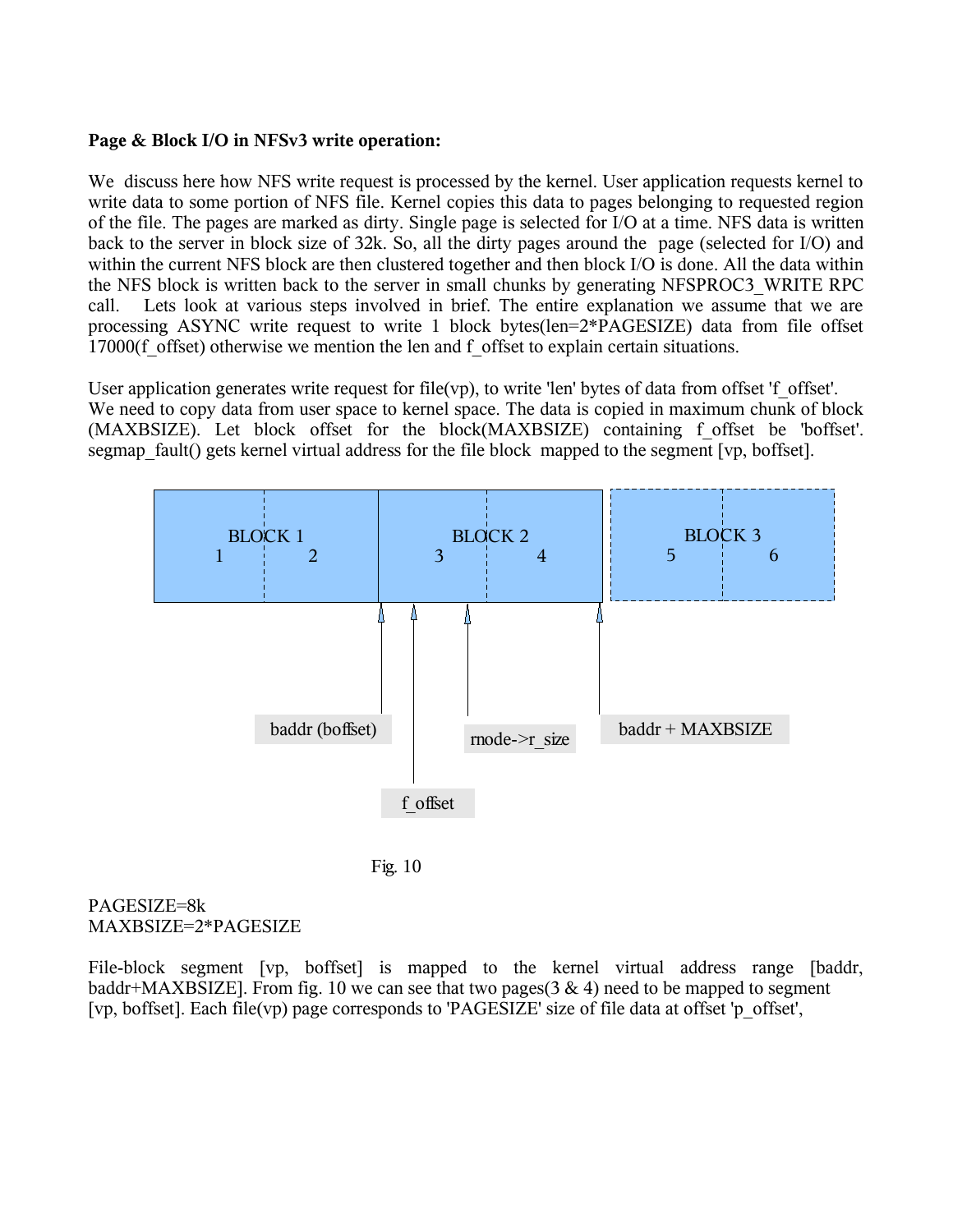[vp, p offset]. We need to get pages 3 & 4 and map them to the address range [baddr, baddr+MAXBSIZE]. writerp() copies one page of data at a time to the pages mapped for block [vp, boffset]. Before copying the data to the page, we need to make decision whether we need to get page data from the NFS server or not. We don't get page data from the server in the following conditions -

- 1. f\_offset is at PAGESIZE boundary.
- 2. and PAGESIZE data needs to be copied or f\_offset is beyond current EOF.

From Fig. 10 we can say that page needs to be created for the following combination-

- 1. f\_offset=16384 and len= PAGESIZE or
- 2. f offset=16384 and rp- $\ge$ r size(clients view of page size) < 16384.

page 3 for block 2 is picked from the cache or created and mapped to baddr segment address in this case. This is done by calling segmap\_pagecreate(). So, here we avoid reading in data for page 3 from NFS server. We will either get this page from the local cache or if there is a cache miss, we create one and write data to it.

In all other cases, page with valid data is either read in from the local cache or from the NFS server (in case of cache miss) and mapped to the segment address. For e.g., f\_offset=17000 & rp- $\ge$ r\_size=17500, we get page 3 with valid data either from cache or from NFS sever which is finally mapped to segment address baddr(because 616 bytes of data from offset 16384 is still unmodified and original data needs to be kept intact). This happens as a result of page fault (when baddr is accessed to copy data as the page is not yet mapped) where segmap fault() is called. This calls nfs3 getpage() to get page 3 with valid data and will finally map the page to the segment address baddr.

By this time we have the page mapped at address baddr, the page is locked (shared) without I/O lock held on the page. The pages is linked in the page hash list and also in the vnodes vp- $\rightarrow$ v pages list.

We need to copy data from user application to the page. Before copying data, we mark the rnode flags to indicate that the file is being modified (rp->r\_flags should be set to RMODINPROGRESS). At the same time we also store information about the file block which is being modified. We copy data to the page  $[vp,$  boffset] call uiomove(). Now we modify the file size  $(p\rightarrow r$  size) to reflect the new file size(if written beyond the EOF) and RMODINPROGRESS flag is cleared from rnode's flag. RMODINPROGRESS flag is required to avoid any loss of data just written. There is a small window between the uiomove() & rp- $\ge$ r size modification. In this window, any async thread (doing putapage operation) may interfere and find that the page [vp, boffset] is dirty. It picks this page for I/O and put it on the dirty list (dirty bit for the page is cleared when page is on the dirty list) but the file size is not yet modified. So, while doing final I/O, this page might be skipped as the I/O is done only for rp- $\geq r$  size bytes of data. Finally after the I/O, the page is removed from the dirty list (even though the data from this page is not written back to the server) with dirty bit not set. So, this page is not be considered for I/O from segmap release() and the data for the portion of the file corresponding to this page is lost.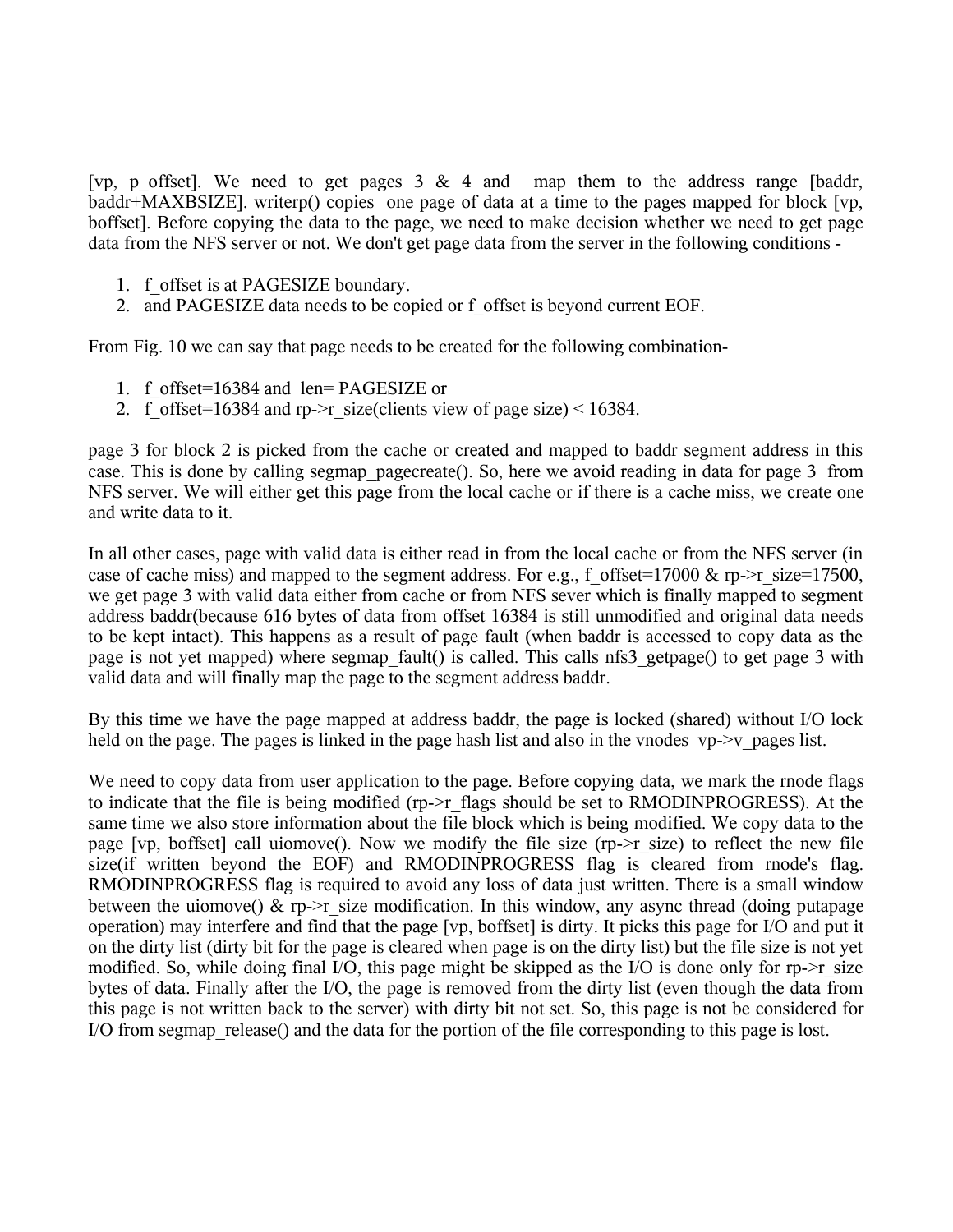We continue to copy data to the subsequent pages till either one complete block or requested len (whichever is minimum) of data is copied. For e.g., if the user has requested to write 16k bytes(len) of data from offset 17000 (f offset), we finally have data in pages 3  $\&$  4 which are mapped to address range [baddr, baddr+MAXBSIZE] (block 2 [vp, boffset]) when we return from writerp() which processes 1 block of data at a time(block 2). Since this is ASYNC request and one block of data is copied, we write out file block 2 (page 3 & 4). After processing page 3 & 4, block 3 data will be processed(for block 3, we need to write 616 bytes of data since 15768 bytes of data is required to fill block 2).

We check if the copied data needs to be written back to the server. If it is sync write operation, we need to write the copied data immediately, else we wait till we have at least written one block of data. To write data to NFS server we call segmap release().

We repeat the entire cycle explained above till we have written all the data in a chunk of block(MAXBSIZE) size. For e.g., if the MAXBSIZE len of data is to be written from offset 17000, we need to get mapping for block 3, get pages 5 & 6 mapped for segment corresponding to block 3, copy user data to page 5 & 6 and finally write back data in these pages to the NFS server.

segmap release() checks if the segment needs to be unmapped (not f relevance to the topic). It calls macro VOP\_PUTPAGE() to write file data in the range [boffset, boffset+MAXBSIZE]. This macro points to nfs3 putpage(). nfs3 putpage() increments rnode's reference count rp- $\ge$ r count and calls nfs\_putpages() to further process the write request.

nfs3\_putpages() selects the dirty pages for the vp in the range [boffset, boffset+MAXBSIZE] or entire vp pages(>boddset in the list (vp->v-pages). In case we are searching the entire vp->v\_pages list for dirty pages( $>=$ boffset), we call pvn vplist dirty() else we call nfs3 putapage(). Finally pvn\_vplist\_dirty() also calls nfs3\_putapage().

pvn vplist dirty() checks for dirty page( $>$ boffset) in vp- $>$ v pages list, if found it picks it for the I/O, get's I/O lock on the page and calls nfs3\_putapage() to further process the write request for this page. We arrange the pages in the vp- $\geq$  pages list depending on the vnode type. VMODSORT type vnode will have sorted list of pages arranged in vp- $\geq$  pages else pages are arranged in any order and a new page is always added to the head of the list. This means all the modified pages are added to the tail of the list in case of VMODSORT type vnode.

 $vp\rightarrow v$  pages is a doubly linked circular link list, we need to keep track of already visited pages in the list since pages can be added at the head/tail of the list is being processed. We insert two markers at the end of the list to keep track of the visited pages.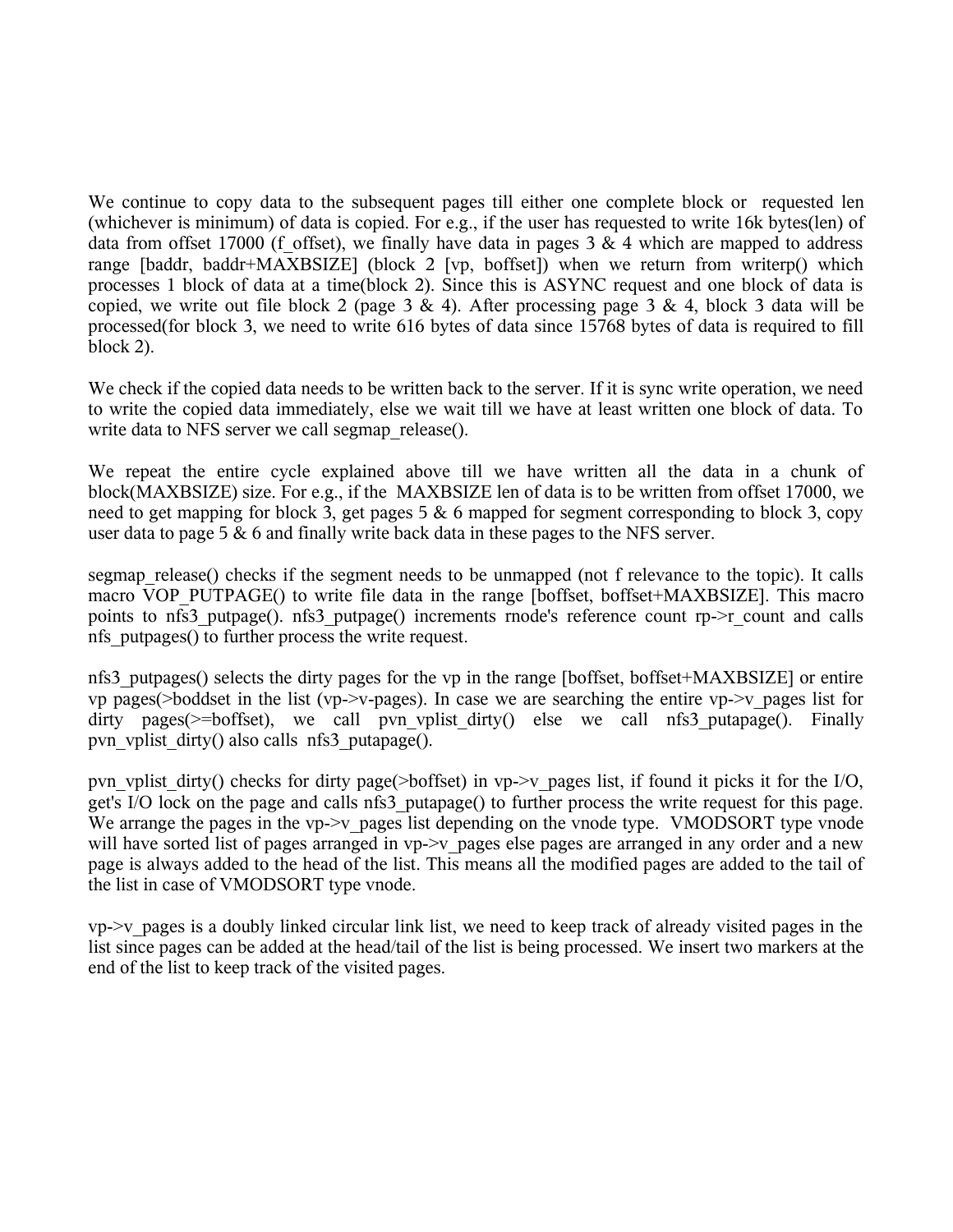![](_page_19_Figure_0.jpeg)

![](_page_19_Figure_1.jpeg)

page->p\_vpnext

page->p\_vpprev

E is the end marker. M is the last one but marker.

As shown in Fig. 11 we have two marker pages at the end of the list E (end) and M (mark). List is traversed from tail i.e., page 6 in Fig. 11. If page 6 is the page to be processed (>=boffset & dirty), M and 6 pages swap their position in the list and page 6 will be processed. So, final positions will be as shown in Fig. 12.

![](_page_19_Figure_6.jpeg)

Fig. 12

This way we visit all the pages in the list and M moves one link ahead towards the head in each iteration. This loop breaks in following cases -

- 1. if it is VMODSORT type vnode and we find first unmodified page.
- 2. It is an ASYNC operation and M has reached head of the list (vp- $\geq$ v pages == M) Fig. 13(a)
- 3. it is SYNC operation and M has reached end marker  $(M \rightarrow p \text{ upper} == E)$  Fig. 13(b).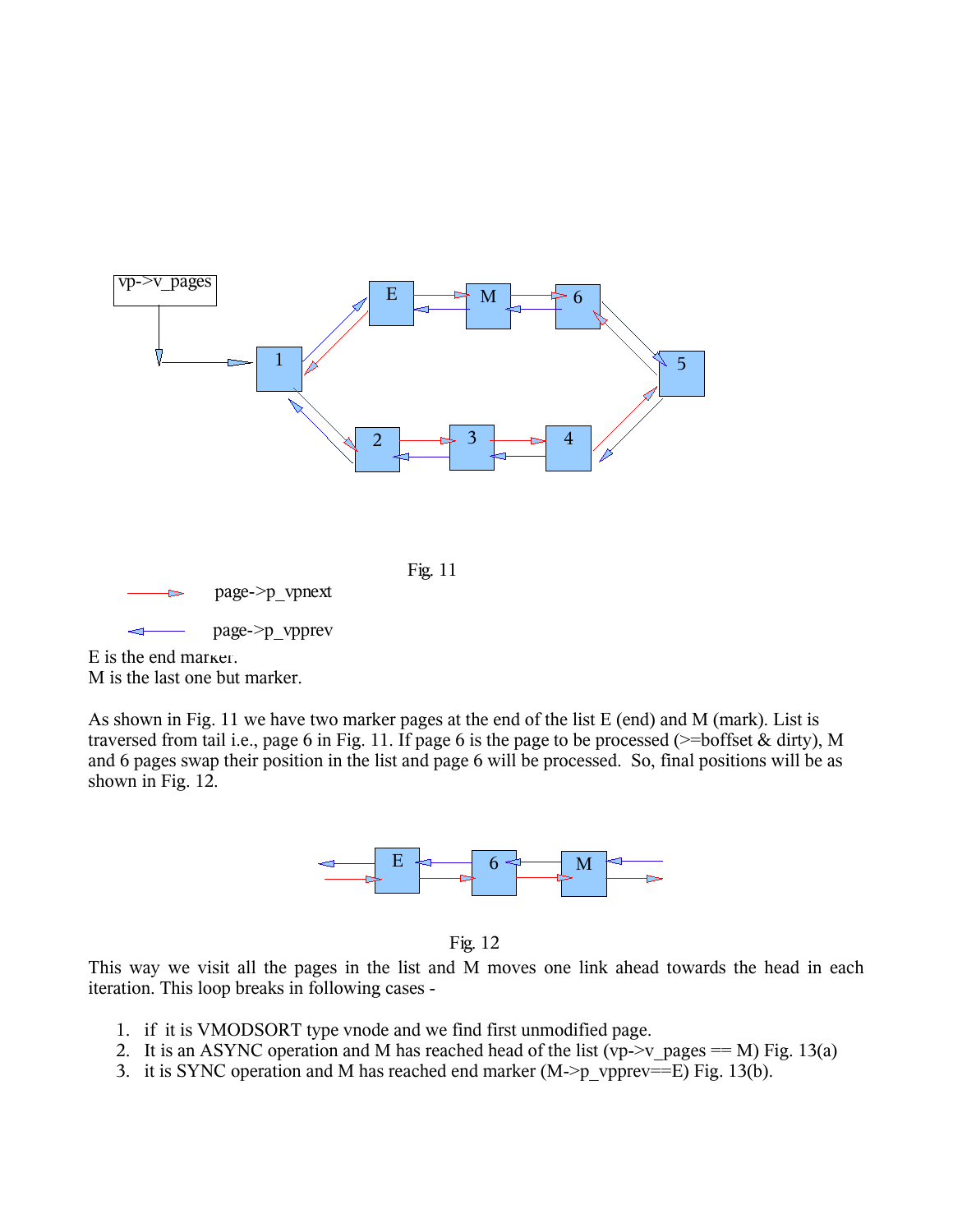![](_page_20_Figure_0.jpeg)

![](_page_20_Figure_1.jpeg)

We have selected the page for I/O [vp, boffset] and we have acquired SHARED & I/O lock on the page. We call nfs3\_putapage() to further process the page for I/O.

nfs3\_putapage() operates on NFS block size (32k). It finds the NFS block which contains file offset boffset. If f offset is 17000 then we have  $1<sup>st</sup> NFS$  block (with offset  $==0$ ) for current f offset. So, it tries to cluster all the pages around page 3 (containing f\_offset) tries to cluster all the dirty pages around page 3 [vp, boffset] (scan page 1, 2 & 4) within the NFS block boundary [0, 32k] (please refer Fig. 10). we call pvn write cluster() to do the clustering. pvn write cluster(), returns with the list of dirty pages (with page & I/o locks acquired) linked in the I/O list (page->p\_prev & page->p\_next) and a new io offset and io len for the file on which I/O needs to be done. Lets say we have page 3  $\&$  4 clustered in our example so, the new file offset as 16384 and file length as 16384 on which I/O needs to be done.

We check if we have modified the file in the range range  $[io\]$  offset, io  $of$ ffset+io len]. rp- $\ge$ r modaddr keeps the file block offset for the block which is being modified in writerp(). If rnode flag (rp->r\_flags) is set to RMODINPROGRESS, and rp->r\_modaddr is within the file range [io\_offset, io offset+io len], we will unlock all the pages in the I/O list, mark them as modified, mark file rnode as dirty and return. Else we call nfs\_async\_putapage() for ASYNC & nfs3\_sync\_putapage() for SYNC I/O for file [io\_offset, io\_offset+io\_len] portion of the file (16384 bytes from offset 16384 in our example).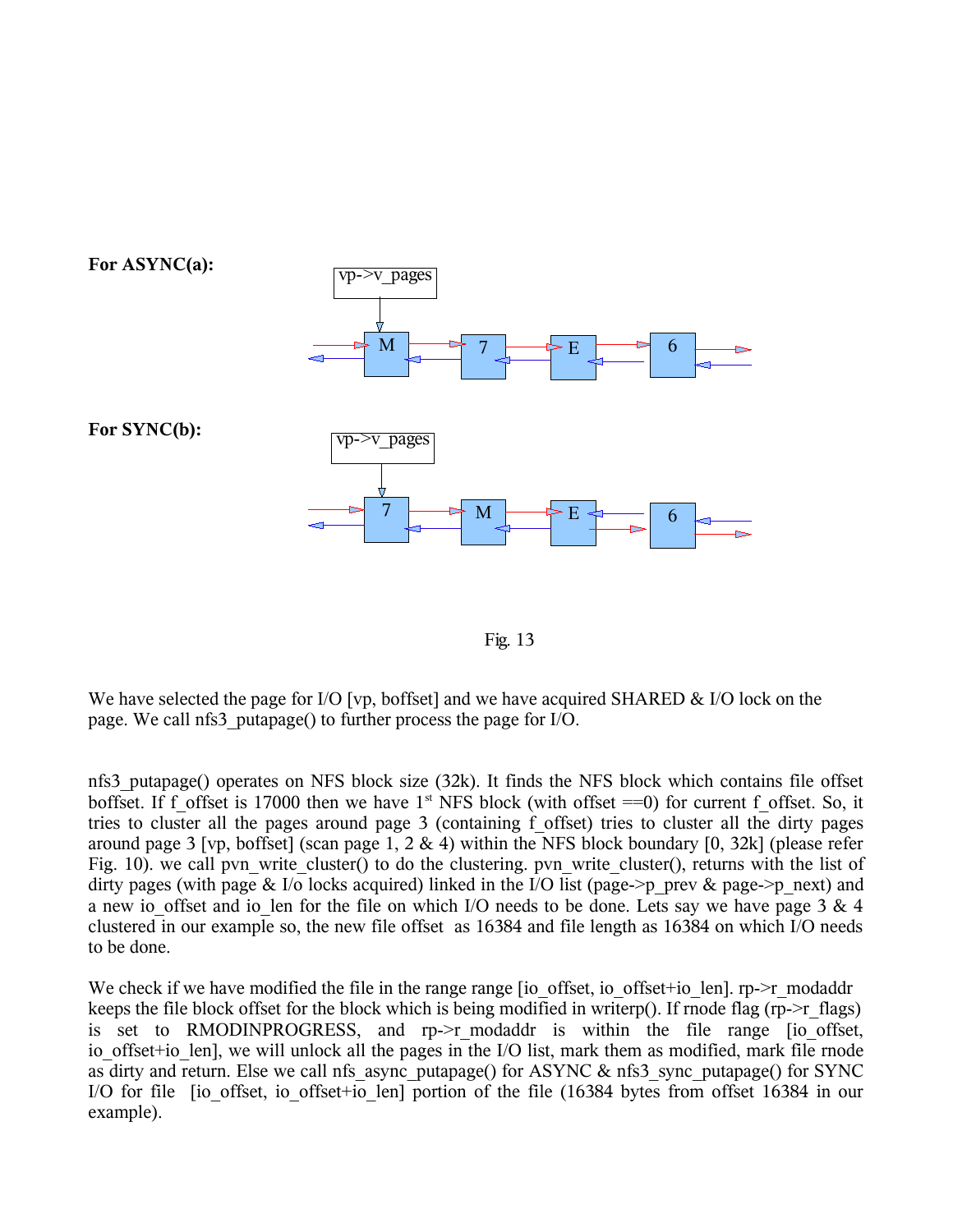We discuss only sync operation as async I/O artchitecture is already explained in async NFS architecture topic. nfs3\_sync\_putapage() calls nfs3\_rdwrlbn() to initialise block I/O request structure and place block request for [io\_offset, io\_offset+io\_len] portion of the file. If nfs3\_rdwrlbn() returns error(ENOSPC , EDQUOT, EFBIG, EACCES), and it is synchronous operation, we invalidate all the pages for file region [io offset, io offset+io len] (page 3 & 4 in our case). Else we just release locks(I/O & write) on the pages and if required, generate the commit request to commit file data just written.

nfs3 rdwrlbn() initialises "buf" structure for block I/O in the range [io\_offset, io\_offset+io\_len] and remaps this region of the file to specified kernel virtual address. It places block I/O request for writing data to the NFS server. nfs3 bio() is called to execute block I/O request. It calls nfs3write() to generate NFSPROG3 WRITE RPC (by calling rfscall()) to write data to the server in chunk of

mi->mi\_stsiz. On return from nfs3 bio(), we unmap the remapped portion of the file in the range [io\_offset, io\_offset+io\_len]. This way we have written NFS data to the server in the file range [io\_offset, io\_offset+io\_len] corresponding to page 3 & 4.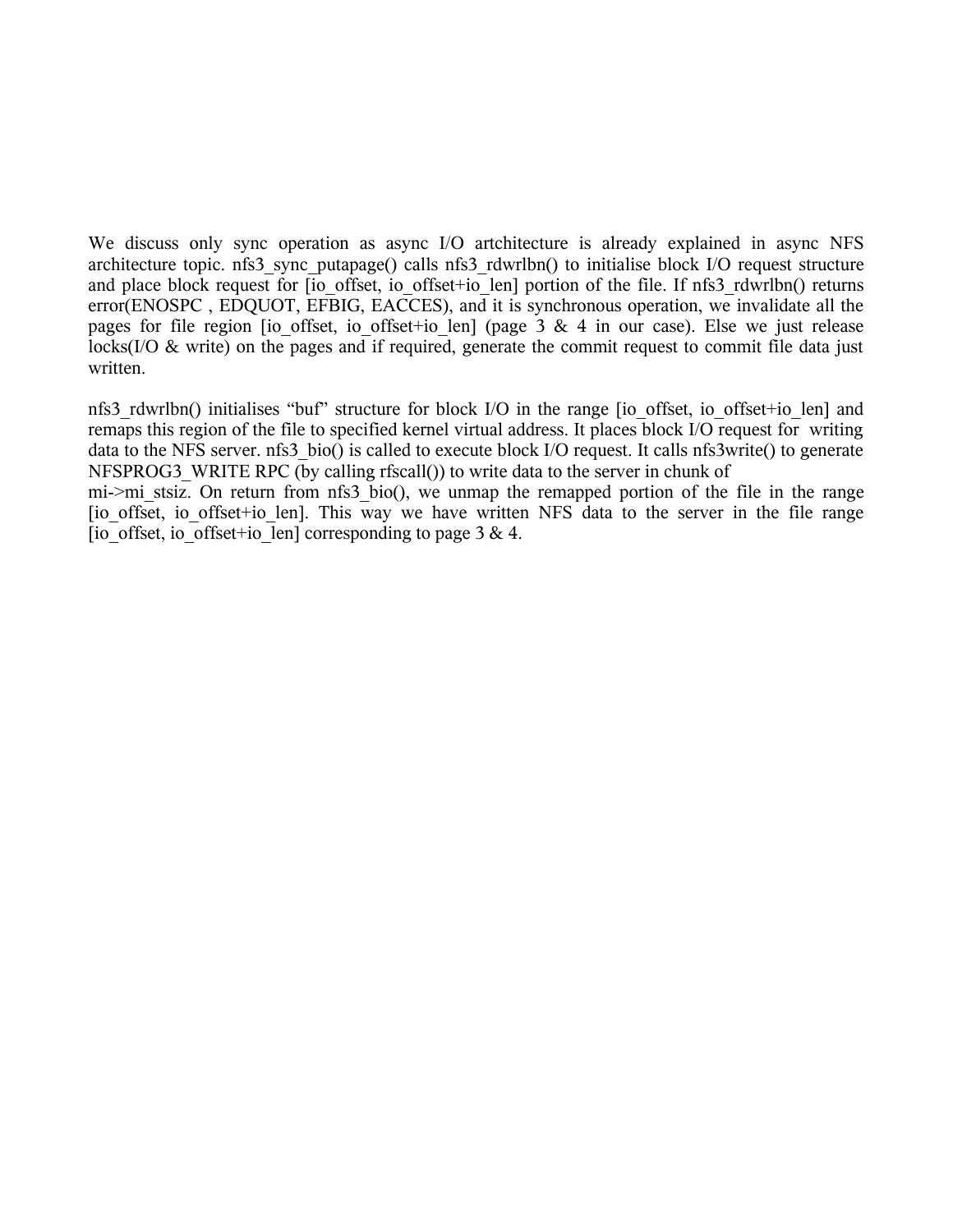#### **Cache Management:**

This section explains the data & attribute NFSv3 client's cache management. Clients maintains it's own copy of the data and attribute caches for the file at the server. Client gets file attributes in two ways-

- 1. client requests the server for file attributes whenever it finds that the file attributes in its cache have expired.
- 2. Client gets pre & post modification file attributes in response to read/write/commit request from the server.

Client needs the file attributes in various places before read/write/open/close/create etc., calls nfs3getattr(). It first looks into the cache for attributes, calls nfs\_getattr\_cache(). If the cache attributes have expired, it calls nfs3 getattr otw() to get file attributes from the server.

How does a client decide that he cache attributes have expired??

rnode->r\_attrtime is the filed that keeps the time when the attribute for this is suppose to be expired. Whenever cleint gets file attributes from the server, it stores the attribute in the cache and then modifies the attribute expiration time in rnode- $\geq$ r attrtime. This value is current time + delta. 'delta' depends on how frequently the attribute are gotten from the server.

If the client finds that the attributes are still valid, it returns the attributes from the cache. Attribute cache is maintained in rnode- $\geq r$  attr ( of type struct vattr). If the cached attributes have expired, fresh attributes are gotten from the server and then they are cached in.

Whenever client gets fresh attributes from the server, it compares the fresh attributes with the cached attributes. If they are found changed (which means he file is being modified at the server), the cached data for the file is invalidated so that fresh data can be gotten back from the server on next read/write. nfs cache check(), does all the validation on the cached attributes. If RWRITEATTR is set for this files rnode, we ignore the attributes from the server(because the changes in attributes are because of our own write operation). Else it calls macro CACHE\_VALID(), which compares modification time and file size of the file from the server and the cached in attributes. If they are found different then it checks whether this change in attributes is because of it's own modifications (write/truncate operations originated from client). If the rnode->r flags is set to RMODINPROGRESS, it means that uiomove() is in progress so client's rnode- $\geq r$  size is not consistent. So, client marks an indication so that next time when attributes are asked by the client, it gets the fresh attributes from the server, rnode- $\geq r$  flags is set to RPURGECACHE. If the attribute changes are not because of our modifications to the file, client invalidates the data cache by calling nfs\_purge\_caches() ( this invalidates all the pages in vp- $\geq$ y\_pages for this rnode).

The fresh attributes are now cached in by calling nfs attrcache va(). This stores fresh attributes in the cache (rnode->r\_attr) and also modifies the next expiration time for the cached attributes. It also, mark an indication that now we can trust the attributes from the server (reset RWRITEATTR in ronde->r\_flags if it is set). RWRITEATTR flag indicates that we should not trust the server's attributes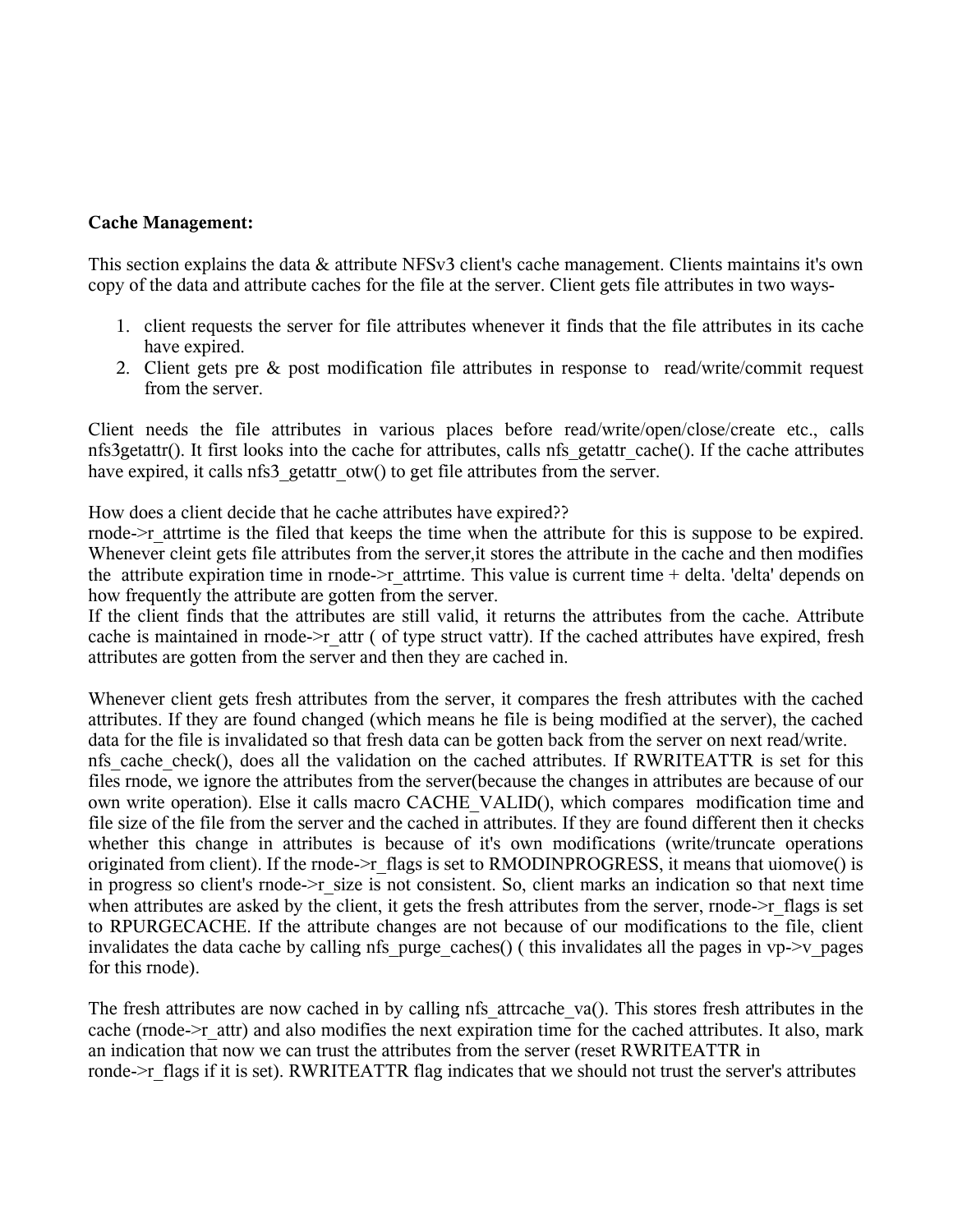because we have got the modified file attributes from the server as a result of our own modifications. if we don't have this flag, we would end up invalidating the caches after each write/truncate because of which would impact performance drastically.

#### **Open-to-close consistency:**

Client requests file attributes from the sever at file open/close time. It does because the file might be changed at the server between close and open. This is required because, if client has performed write operation just before close, the RWRITEATTR gets set (rnode->r\_flags) and fresh attributes from the server's write response is stored in the cache(done by nfs3 checkwcc data()). When client receives first response for getattr request in close, it ignores the attributes and resets RWRITEATTR. Next time when attributes are requested from the server (at the time of file open), we cache in the attributes gotten from the server and these attributes may have changed because somebody else has modified the file at the serve between open and close. If we don't request for attributes in close, we would still have old attributes and RWRITEATTR flag set for this rnode, and finally we would have ignored the file attributes from the server even if the file was modified at the server and file attributes have changed. In this case, client will never know that the file has modified at the server and it continue to use the old attributes for further operations causing inconsistency and file corruption.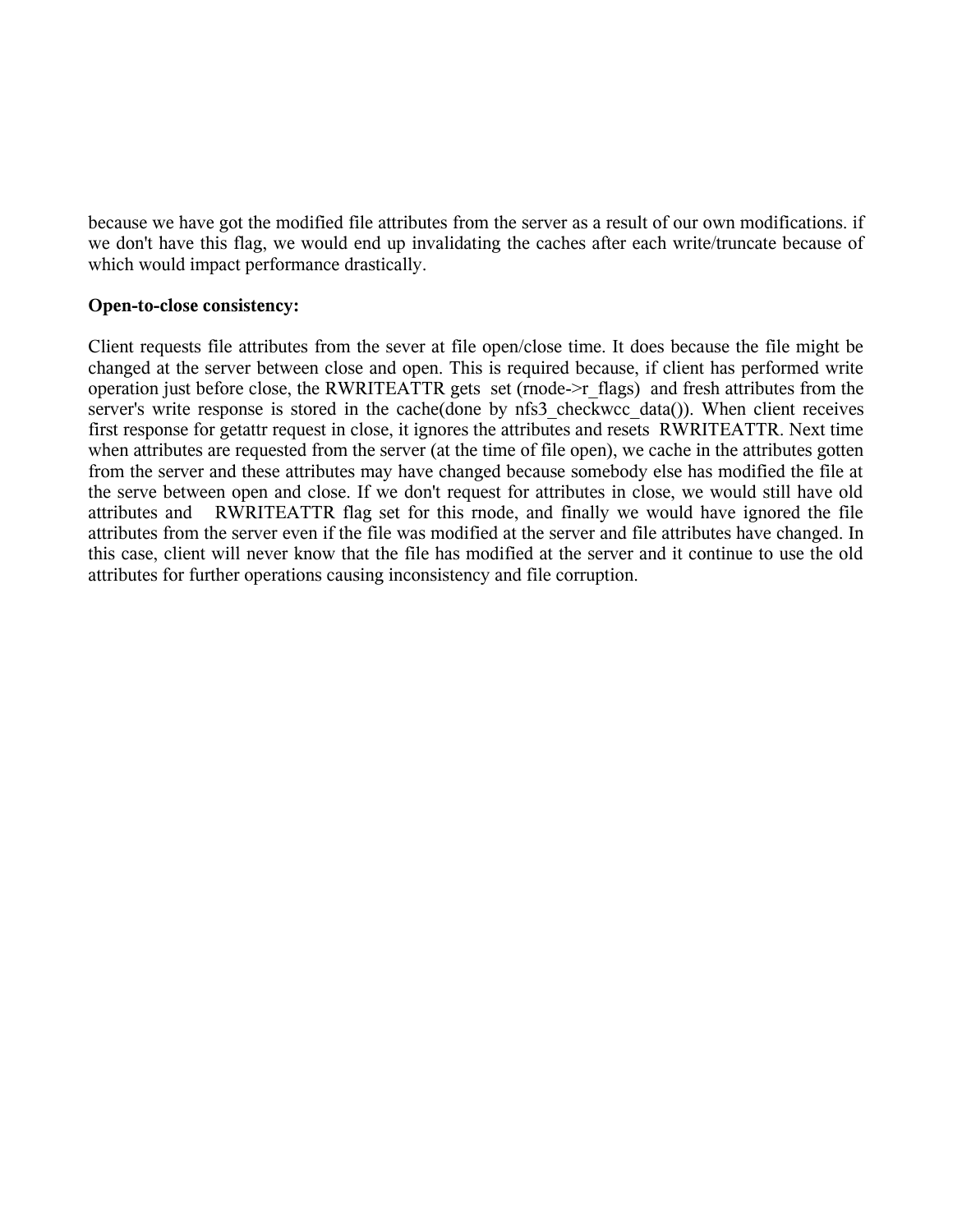#### **Asynchronous I/O architecture:**

Asynchronous NFS will allow many parallel read/write operations for different regions of the same file. This will enable clustering of write request from the queue before processing any of the other async I/O types. This will improve the performance and throughput of the overall write operation.

There are asynchronous NFS request queues for each NFS I/O types per mounted file system which are responsible for asynchronous I/O. nfs async\_start() is a function run as NFS async thread which will look for any async request queued for a specific mounted file system. This thread serves the queued request for each I/O type in a round-robin fashion. mntinfo\_t structure consists of members to which will manage the async activities.

#### **async request queue organisation:**

Some of the members of this structures are:

struct nfs\_async\_reqs \*mi\_async\_reqs[NFS\_ASYNC\_TYPES]:

array of async request queues for each I/O type. Where I/O types are - NFS I/O types are: NFS\_READ\_AHEAD, NFS\_PUTAPAGE, NFS\_PAGEIO, NFS\_READDIR, NFS\_COMMIT

struct nfs\_async\_reqs \*mi\_async\_tail[NFS\_ASYNC\_TYPES]: this is an array of pointers which points to the tail of the request queue for each I/O type.

struct nfs async reqs \*\*mi\_async\_curr: this points to the current async request queue which is being processed.

kcondvar t mi\_async\_reqs\_cv;

ushort t mi threads: number of active async threads.

ushort t mi\_max\_threads: max number of async threads.

kmutex t mi\_async\_lock: lock to protect async list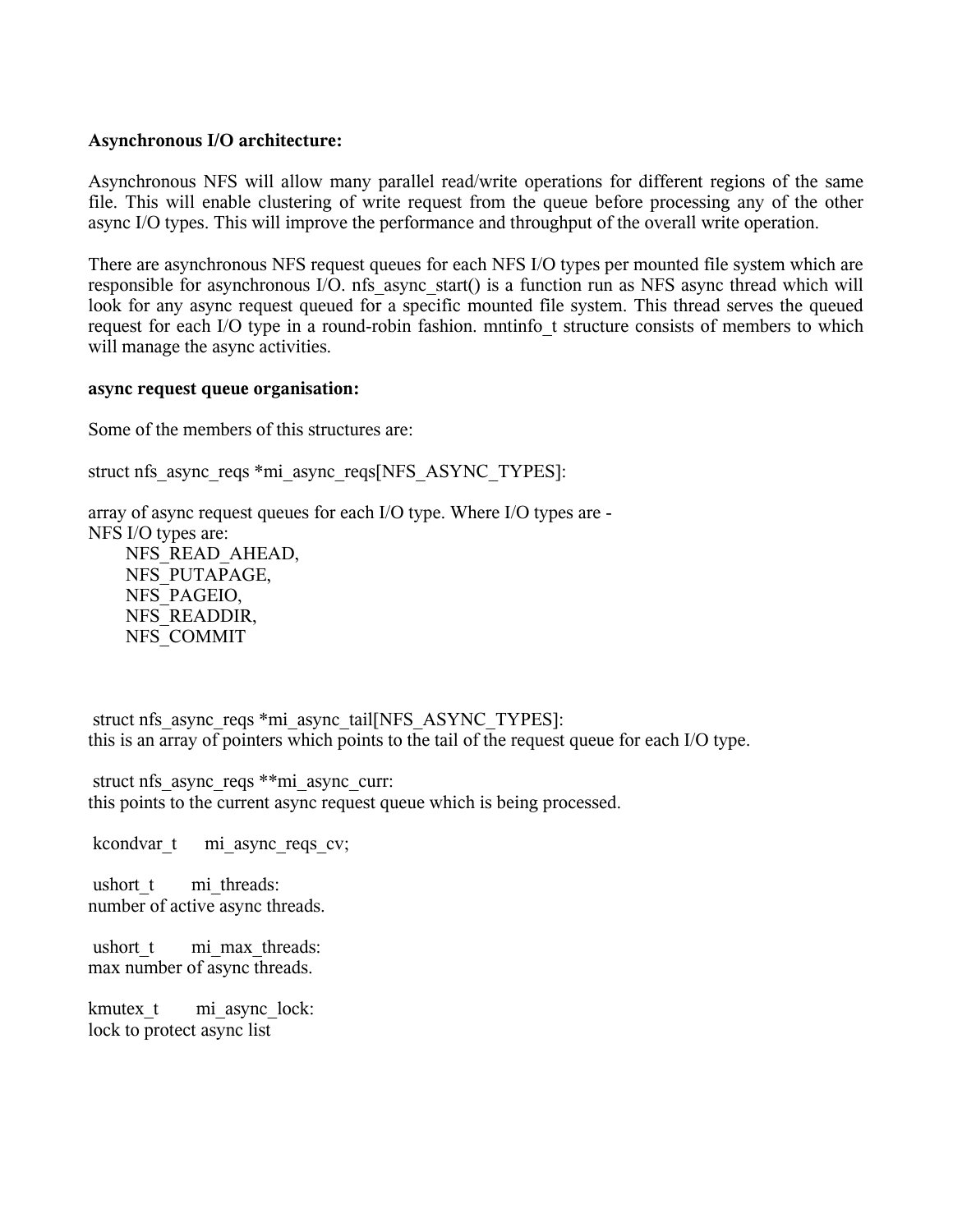![](_page_25_Figure_0.jpeg)

![](_page_25_Figure_1.jpeg)

(Note: Not shown pointers for all the mi\_async\_tail elements as the diagram will become more complicated. It is understood that W, P I/O  $\&$  CO will be pointing to NULL because there are currently no requests queued for these I/O type in the request queue.).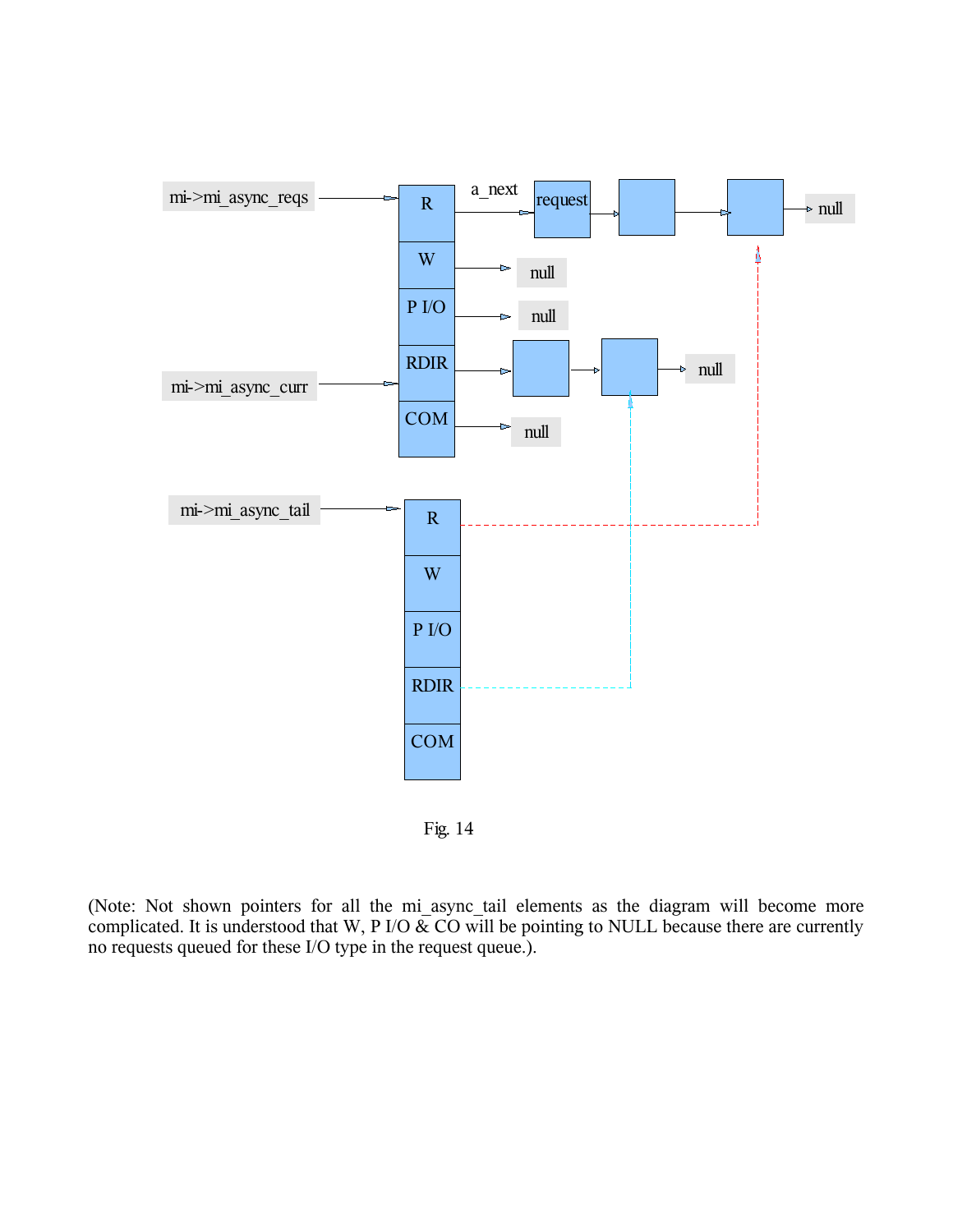| R                | $=$ | NFS READ AHEAD, |
|------------------|-----|-----------------|
| W                | $=$ | NFS PUTAPAGE,   |
| P <sub>I/O</sub> | $=$ | NFS PAGEIO,     |
| $RDIR =$         |     | NFS READDIR,    |
| $COM =$          |     | NFS COMMIT      |

#### **Processing of requests form the queue:**

While processing the queue, mi->mi\_async\_curr is first accessed and checked if it is NULL. If not NULL and enough requests are not yet served from this queue, then the request is taken off the queue and processed and  $*$  mi- $>$ mi async curr will now have address of next node in the current list args->a\_next. Else if it NULL, we move to the next queue in the request array with the following pointer increment:

++ mi->mi\_async\_curr;

By doing so, we are pointing to the next NFS async request Queue. We repeat the same till we have exhausted all the requests in the queue (Fig. 14). The queue list is synchronised with mi-> mi\_async\_lock lock.

Whenever a new async thread is created, we need to check if the mi-> mi threads with mi->mi\_max\_threads. If former is lesser than the latter, we can create a thread else we cant because already maximum number of async threads are active. Else we create a new async thread nfs async start() and increment the mi-> mi threads by 1. Each async NFS read & write

request for the same file will correspond to different regions of the file which will never overlap. For e.g., file offset and file length for two different async write/read request will never overlap a file region. Whenever a new async request is generated for file read/write, rnode's members r\_count & r\_awcount are incremented by 1 to keep track of async activity on the file.

### **Data structures used for async operations:**

nfs\_async\_reqs is a request structure used for each NFS async I/O. The main members of the structure are:

struct nfs async reqs \*a\_next: pointer to next arg struct (NFS async request) in the request queue.

struct vnode \*a\_vp: vnode pointer of the NFS file for which requuest is generated.

enum iotype a\_io: I/O type, listed above.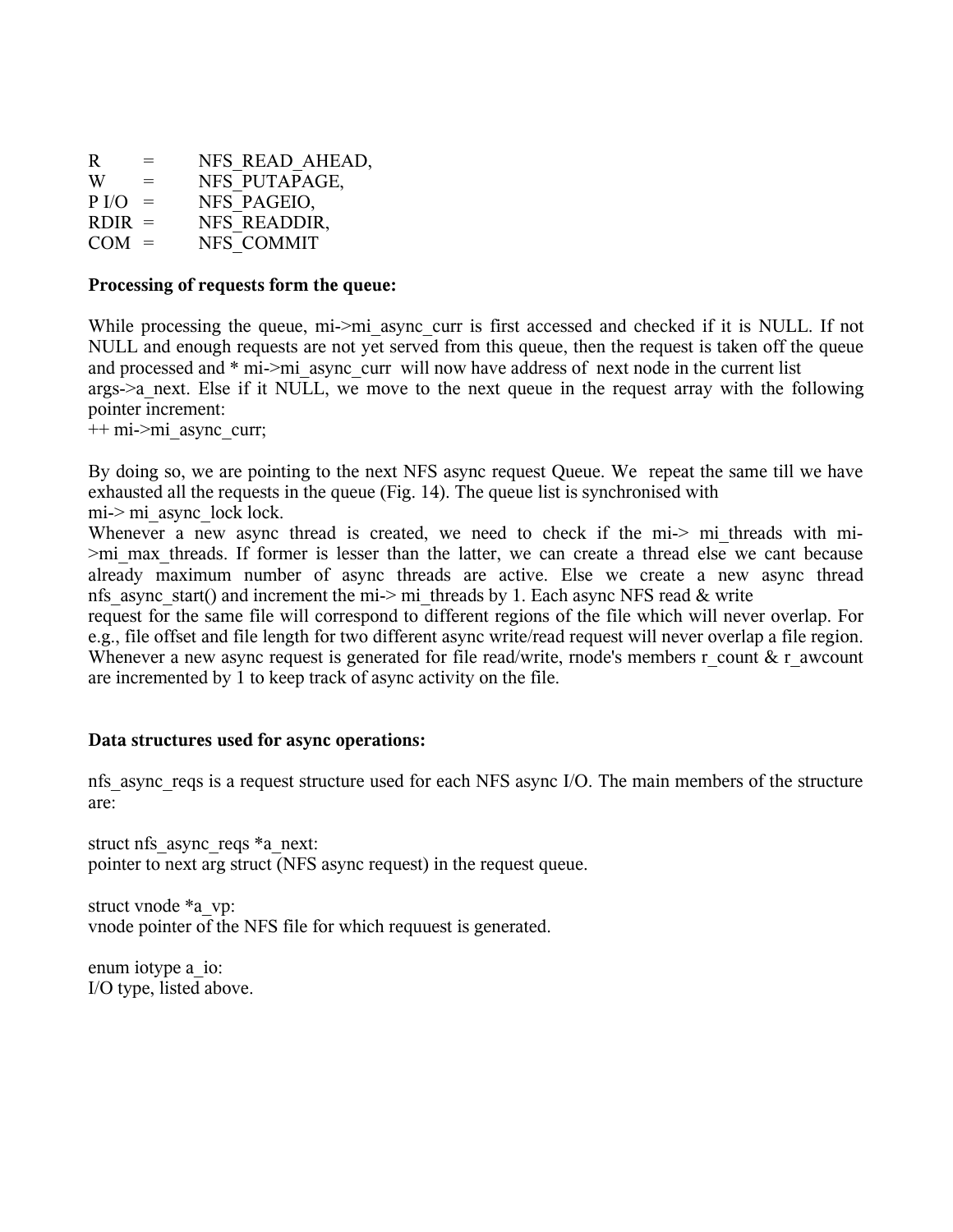union {

struct nfs async read req a read args; struct nfs pageio req a pageio args; struct nfs\_readdir\_req a\_readdir\_args; struct nfs\_commit\_req a\_commit\_args;

} a\_args;

These are argument structure for each I/O type. Async write operation are taken care of by nfs pageio req structure. Some important macros used for async NFS read/write operations (read/write args)-

For Readahead operation:

#define a\_nfs\_readahead a\_args.a\_read\_args.readahead: this gets the callcack function used to read block of NFS file from the server (nfs3\_readahead() in our case).

#define a\_nfs\_blkoff a\_args.a\_read\_args.blkoff: this gets the block offset of the block to be read.

#define a\_nfs\_seg a\_args.a\_read\_args.seg This the segment to which this I/O belongs.

#define a\_nfs\_addr a\_args.a\_read\_args.addr This is the mapped kernel virtual address for the block where this block data should go.

For async write operation:

#define a\_nfs\_putapage a\_args.a\_pageio\_args.pageio: this contains the address of the callback function which will actually write data to the NFS server (nfs3\_sync\_putapage()).

#define a\_nfs\_pp a\_args.a\_pageio\_args.pp: this points to the list of pages involved in I/O.

#define a\_nfs\_off a\_args.a\_pageio\_args.io\_off: This gets the file offset, which is the starting point for current write operation.

#define a\_nfs\_len a\_args.a\_pageio\_args.io\_len: this gets the file length (starting at offset a\_nfs\_off ) which needs to be written back to the server.

#define a\_nfs\_flags a\_args.a\_pageio\_args.flags: gets the flags for write operation (sync/async).